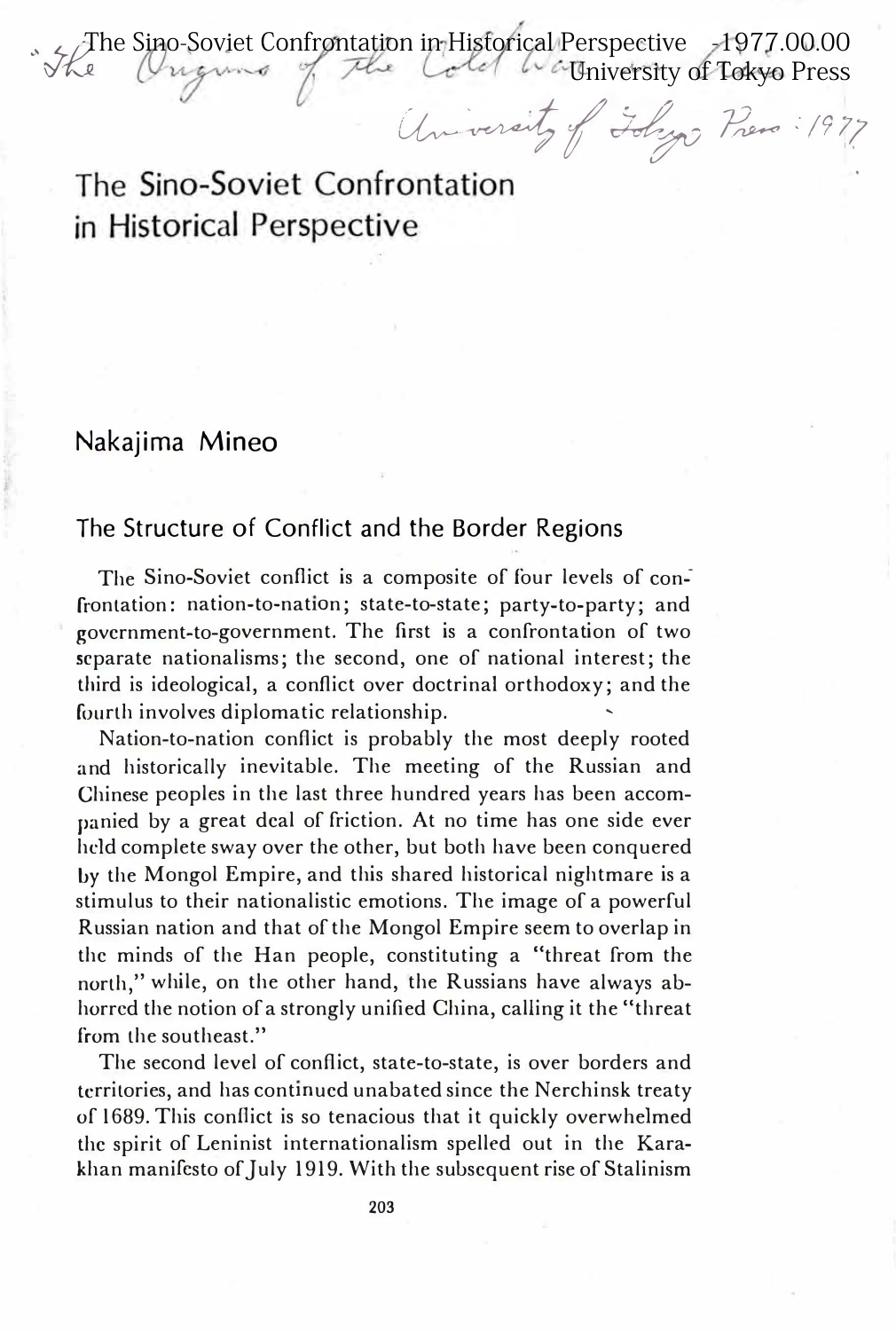and Maoism, the national interest of both nations was provided with ideological justification, making the two nations increasingly more incompatible. The Sino-Soviet rift has escalated from theoretical dispute to confrontation in every phase of relationship between the two socialist states. (As ironic as it may seem, Taipei and Peking are in total agreement as far as border and territorial issues are concerned, paradoxical evidence that the confrontation stems from roots far deeper than the realm of ideology.)

The third level, party-to-party, is a variable factor in the confrontation structure. In the future, the two countries will probably exhibit the same degree of restorative capacity that they have in the past to accommodate their doctrinal differences, but this, of course, will depend on changes in their respective domestic situations. The reason is that Sino-Soviet relations have a high degree of correlation to factional struggles within the parties, particularly in the Chinese Communist party (CCP). This, in turn, means that ideological conflict will be affected one way or the other by the outcome of the intraparty struggle or by changes in leadership.

The fourth level, government-to-government, is a superficial confrontation, and is the level most subject to internal political changes. Following the death of Mao Tse-tung, the possibility of a restoration on this level can be foreseen.

The ideological confrontation between China and the Soviet Union became increasingly more serious, although covert, after the beginning of de-Stalinization in 1956, and by the sixties it was an overt part of the conflict on both the party-to-party and government-to・government levels. Nation-to-nation and state-to-state conflict, however, date back long before the birth of the People's Republic of China. A number of potentially explosive issues began to surface during modern China's formative years-in the process of the Chinese revolution in its broader meaning. The areas bordering on either or both of these two great powers, such as Mongolia, Manchuria (Tungpei or Northeast), and Sinkiang, have often been scenes of collision between Chinese and Soviet nationalism, stages in their power struggle for spheres of influence. In one way the involvement of those smaller nations has been the source of the historical dynamics in Sino-Soviet relations.1

Confrontation over the sovereignty of Outer Mongolia began at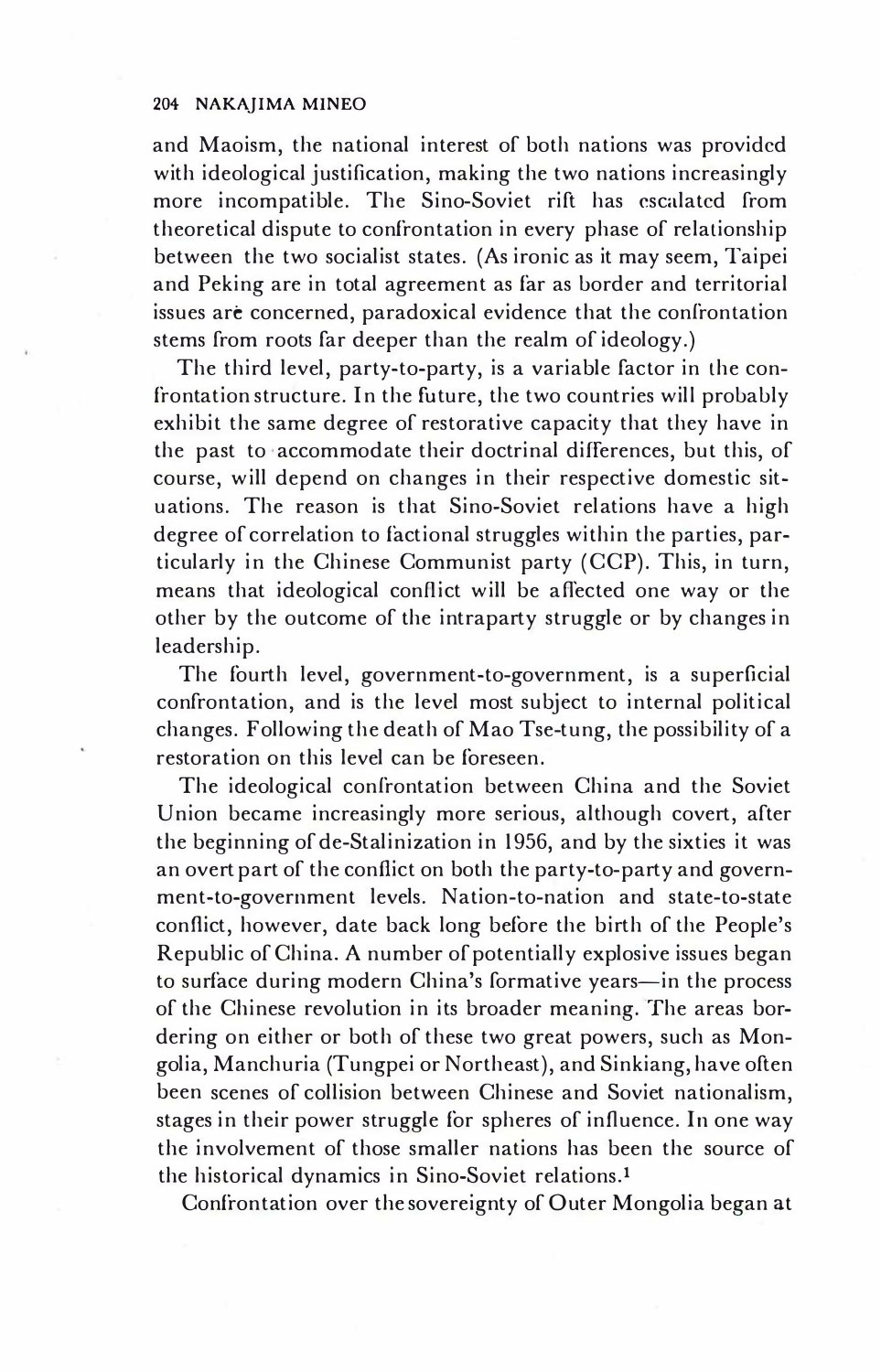the time of the 1911 revolution and has continued on until today. The declaration adopted by the second convention of the CCP referred to the "liberation" of Mongolia and the prospect of incorporating Mongolia into a Federal Republic of China. Mao Tse-tung talked about the issue in his interview with Edgar Snow in 1936. The issue survived through the Yalta agreement of 1945, the Chinese-Soviet Friendship and Alliance Pact of the same year between Stalin and Chiang Kai-shek (hereinafter referred to as the Chinese-Soviet Pact), the Sino-Soviet Treaty of Friendship, Alliance and Mutual Assistance of 1950 between Stalin and Mao Tse-tung (hereinafter referred to as Sino・Soviet Treaty), and the Sino・Soviet talks in 1954 during Khrushchev's visit to Peking. After the most dramatic series of strategic interplays between the two powers, the problem is still not settled, insofar as the Mongolians remain divided into the Mongolian People's Republic and, Region.<br>
Region.<br>
The memoirs of Otto Braun, who died recently, contain a **hadden**<br>
The memoirs of Otto Braun, who died recently, contain a hadden

startling expose about his experience as an adviser to the CCP  $\frac{1}{l}$   $\frac{1}{l}$   $\frac{1}{l}$ during the latter part of the Comintern era.<sup>2</sup> Braun says that Mao  $\frac{\partial V}{\partial \theta}$ <br>Tse-tung's strategy, involving Mongolia and Sinkiang, toward +13%. Tse-tung's strategy, involving Mongolia and Sinkiang, toward +134.5% the Soviet Union in the late 1930s was an ambitious attempt to 每<sup>去,</sup><br>draw the Soviet Union into the war against Iapan. About this draw the Soviet Union into the war against Japan. About this  $\binom{14747}{167}$ <br>time Mao Tse-tung's repulsion of Stalin and the Comintern had time Mao Tse-tung's repulsion of Stalin and the Comintern had taken on clear shape. His anti-Soviet and anti-Stalin attitudes probably deepened through the intense struggles with the Twentyeight Bolsheviks (including Wang Ming [Ch'en Shao-yü], Po Ku [Chin Pang-hsien], and Lo Fu [Chang Wen-tien ], and others), an opposition faction within the CCP during the Yenan period in the early 1940s.<sup>3</sup>

On the fluid historical conditions of Sinkiang, which have now become a focal point for Sino-Soviet border clashes, one need only recall that there was a plan for an "East Turkestan Republic" toward the end of World War II. Historically, however, Manchuria has been the most important stage for the Sino・Soviet conflict. From the Yalta agreement and the Chinese-Soviet Pact of 1945, all the way down to the Sino・Soviet Treaty of 1950, both Chiang Kai-shek and Mao Tse-tung fought against but had to yield to Stalin's demands for ice-free ports-Port Arthur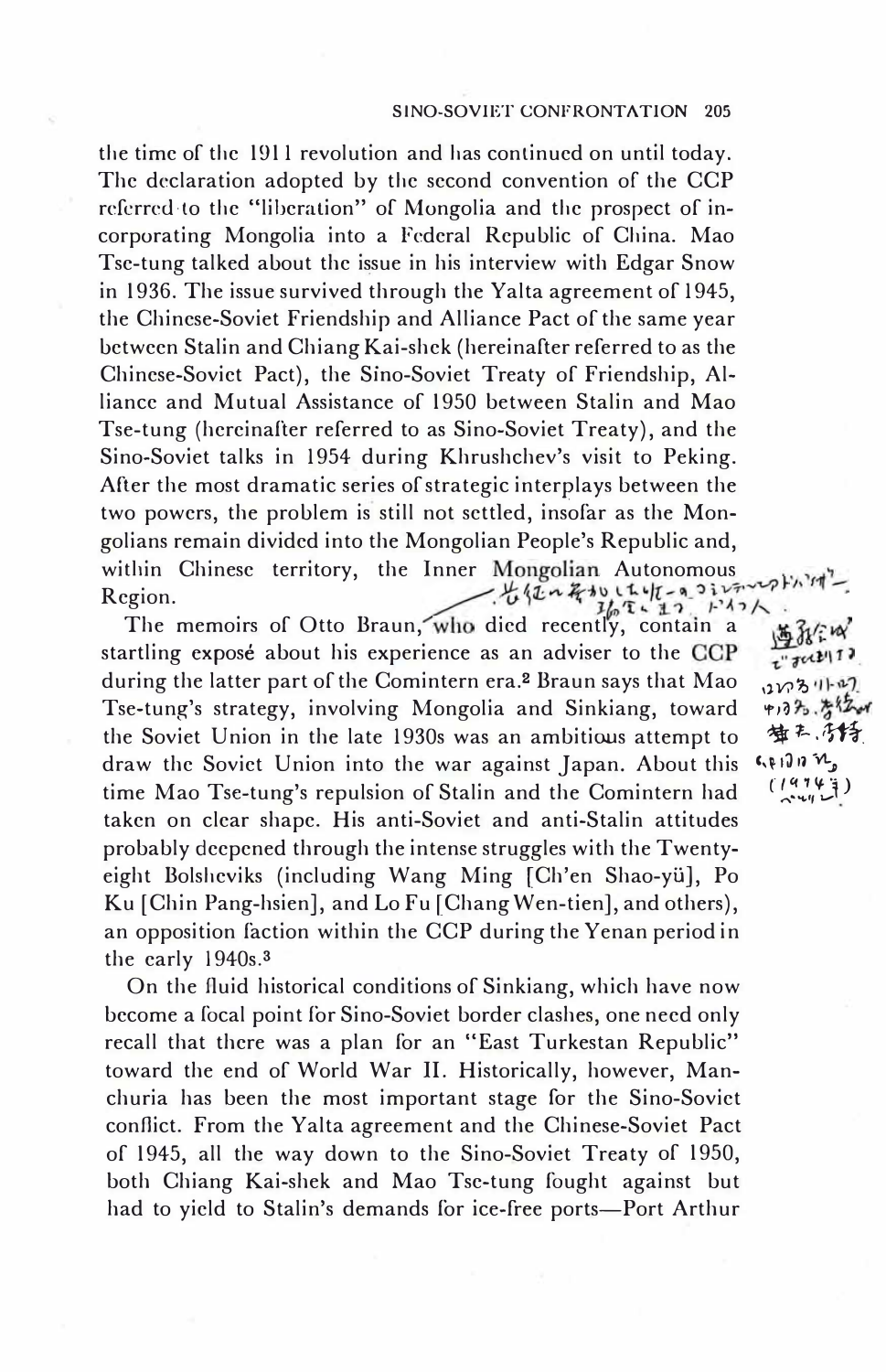and Dairen, and railways—the East China and Manchurian (later Changchun) railways.

The Korean peninsula, on the other hand, has been the buffer zone for China and the Soviet Union. This was obvious when T. V. Soong (Sung Tzu-wen) was carrying out talks centered on the Chinese-Soviet pact on behalf of the Kuomintang (KMT) government, which had been dumbfounded by the secret deals at Yalta; at that time the Soviet Union and China were quick to agree on the "independence"of Korea, quite unlike England and the United States. By its very nature, however, a buffer zone can easily be sacrificed by the conflicting parties once there is a change in the situation. I am inclined to believe that there was such an aspect to the Korean War.

Sino-Soviet relations, nurtured in this particular historical milieu, have had a highly dynamic background of strategic considerations4 and been the most important factor in the postwar environment of Asia as well. Following the end of World War II American leaders had some historical insight into the possibilities of conflict between China and the Soviet Union, but they were unable to penetrate the heart of this conflict. The China White Paper was a document containing many logical inconsistencies, but in its introduction Secretary of State Dean Acheson did express a view of China, not as subservient to the Soviet Union, but rather as a potential Yugoslavia. If the United States had followed that view of China and begun serious talks with the new regime after the autumn of 1949, then perhaps the postwar Asian situation might have been radically different. From diplomatic papers recently made public, it seems clear that Mao had favorable feelings toward the United States in the late forties. When we compare them with his ill feelings toward the Soviet Union, we can see that the United States could have realistically chosen such a policy toward China.5

# The Dilemma in the Yalta System

The Yalta Conference was held in February 1945 by the leaders of Great Britian, the United States, and the Soviet Union to lay out plans for the postwar international order. However, the Yalta system had built into it elements that would bring about its own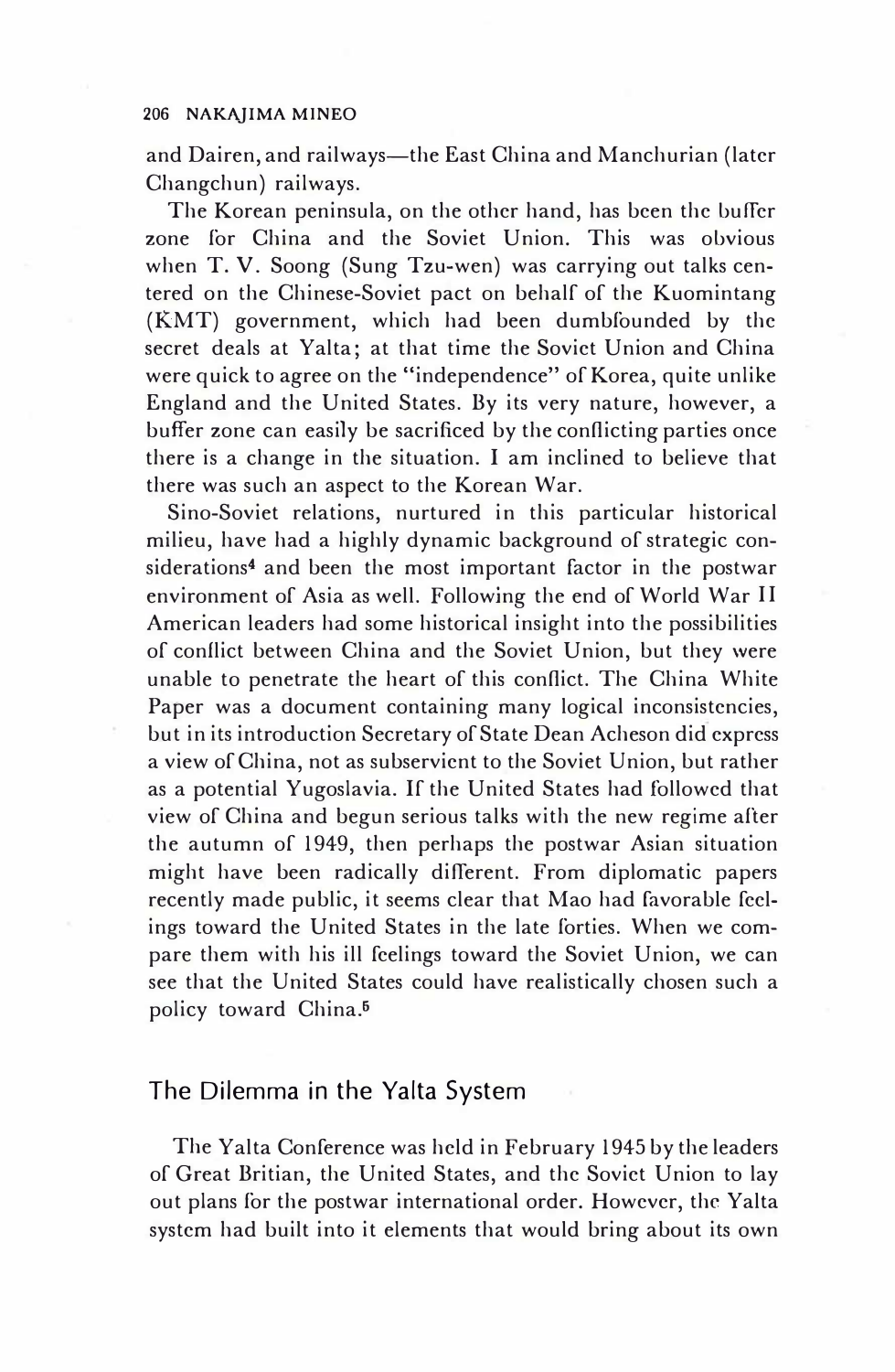destruction soon after the conference started. Within the framework of this unstable structure, the secret provisions concerning East Asia were bound to create problems. Even before Japan was defeated, the Soviet Union and the United States began to harbor mutual doubts about the other's intentions, and the postwar conditions of East Asia were decidedly influenced by those provisions. The beginning of the Cold War in Asia is generally considered to coincide with the outbreak of the Korean War, but in actuality the conflict in Korea was more aptly the beginning of hot war in Asia. The Cold War. had begun much earlier; even the failure of the United States, Great Britain, and China to inform the Soviet Union of their final ultimatum to Japan and the American insistence on keeping secret the existence of the atomic bomb were part of the Cold War. A great deal of research has provided material showing that although the United States knew Japan was sending out peace feelers through Moscow, the Americans decided to use the atomic bomb as a means to prevent Soviet participation in the war against Japan as agreed upon at Yalta.

The Soviet Union pointed out at the Potsdam Conference that, as indicated at Yalta, it would declare war against Japan after the conclusion of the Chinese-Soviet Pact. Only two days after the bomb was dropped on Hiroshima they sent adequately prepared troops quickly into Manchuria and swept over the Kwantung Army, disregarding the fact that the Russo-Japanese Neutrality Pact was still in effect.<sup>6</sup> Although the Soviet Union had broken its promises on East Germany and Poland that had been made at the Yalta Conference, it kept its word in Asia. That meant that the U.S. decision to use the atomic bomb involved a double miscalculation, and by keeping the promises made at Yalta, the Soviet Union won a dual victory: the country became one of the victors in East Asia after only a week of fighting, and its Asian policy was executed exactly as planned.

The biggest flaw in the Yalta agreement was that it made a sacrificial object of China, which, although one of the victorious powers, suffered most from the war. The agreement also miscalculated the future of China and made no provisions for responding to the rise of Chinese nationalism. The first American who recognized the dangers inherent in this secret agreement was the ambassador to China, Patrick Hurley. However, Hurley failed in his attempts to revise the Yalta agreement, and when the Kuomin-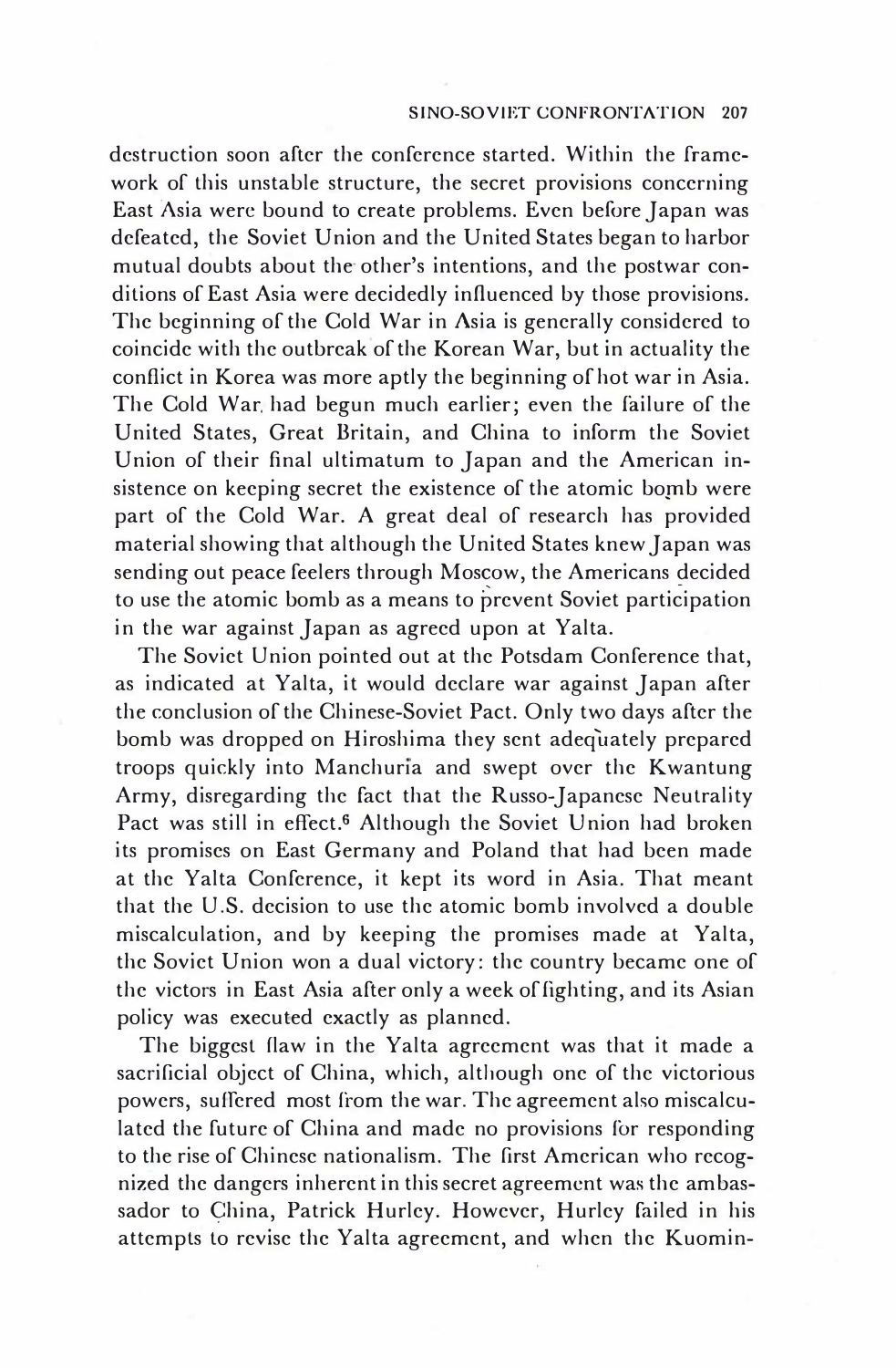tang government discovered what the secret agreement was about, they hurriedly dispatched T. V. Soong to Moscow for discussions with the Soviets. Because of the power relations that existed at that time and the East Asian situation brought about by the Yalta agreement, China had no choice but to succumb to Stalin's arrogant attitude and make one compromise after another. This is . clearly revealed in Chiang Kai-shek's memoirs, which were re・ leased recently.7

The Chinese-Soviet Pact was signed on August 14, 1945, one day before the Japanese surrender, just when the Soviet armies had almost completely occupied all of the northeastern provinces. Even though the treaty had been concluded on the basis of the secret Yalta agreement, it was signed in such a hurry because the Soviet Union wanted to carry out its intended Far Eastern strategy without U.S. interference. In the exchange of notes and appended agreement of the treaty, China had to recognize the independence of Outer Mongolia and agree to the 30・year joint operation of the Changchun railway, the joint use of Port Arthur, and the declaration of Dairen as a free port. In short, the Chinese allowed czarist Russian interests in China to be restored more or less intact, sanctioned by the Yalta agreement. **J** 

This treaty was the basis for Soviet relations with the Chiang Kai-shek government right up until the establishment of the People's Republic of China. (The Soviet embassy moved each time Chiang moved his capital-from Nanking to Chungking, Chengtu, and finally to his last capital on the continent, Canton.) The Kuomintang government was continually threatened by the possibility that Stalin would extend aid or recognition to the CCP, and in order to prevent that eventuality, they had to concede many rights to the Soviet Union. The Soviet Union was able to skillfully take advantage of the KMT's weak position, and when the People's Liberation Army (PLA) was pressing on to the Yangtze, the Soviet ambassador was applying pressure to the KMT government to concede rights in Sinkiang.<sup>8</sup>

It was perhaps only natural that the Soviet Union placed much importance on the KMT as the organization that would hand over to the Soviet Union everything that had been established or built in the territories occupied by Soviet armies. Within only a few months after the occupation of the Northeast, the Soviet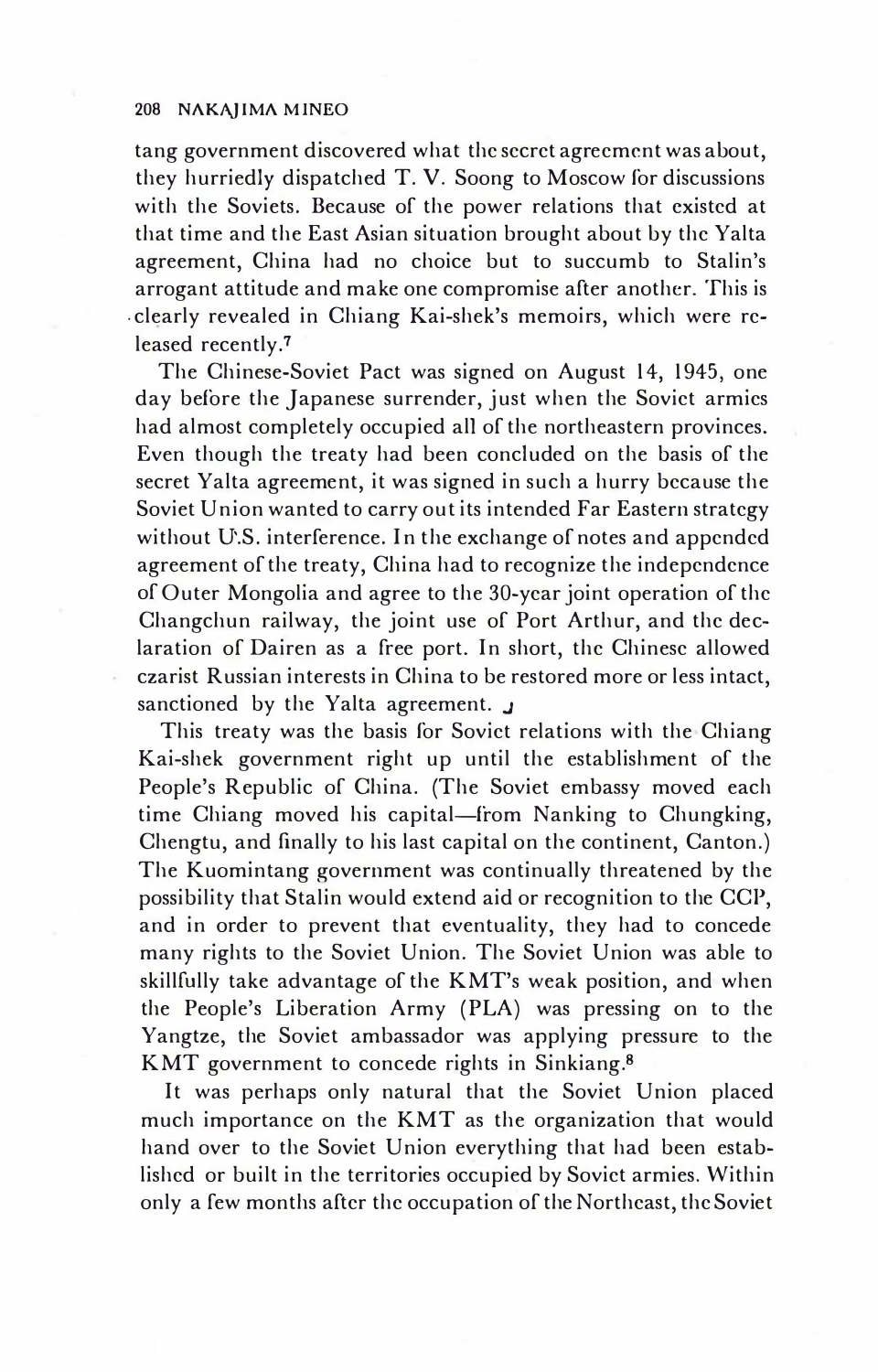Union had transported to its own country the industrial facilities left behind by the Japanese as well as a great number of Japanese prisoners. The U.S. economic investigation team led by Edwin W. Paulay estimated that the assets removed totaled U.S. \$858,100,000 and if the depreciation and replacement costs were added, the figure would surpass \$2 billion. Another estimate brings the figure closer to \$3.5 billion.

That Stalin concluded the Chinese-Soviet Pact with Chiang Kaishek and maintained diplomatic relations was in line with his consistent refusal to recognize the CCP and with his professed view that "all efforts would go into unifying China under Chiang's leadership." There is a great deal of evidence of what Stalin thought of the CCP at that time. It is very interesting, however, that the present Soviet view holds that the many contacts the Soviet Union had with the Chiang regime, including the 1939 commercial treaty, indicate that the USSR has always had a friendly attitude toward China.9 Not.only did Stalin continue to recognize the KMT government, but he also underestimated the capability of the CCP. Even during the civil war, on the ground that the advance of the PLA would cause the United States to openly intervene, he put all sorts of pressure on the CCP until he somewhat modified his attitude in 1948.<sup>10</sup>  $\frac{1}{2}$  +  $\frac{1}{8}$  Pz.  $\frac{1}{2}$ 

# Moscow Meeting

It is worthy of note that, given this situation, Mao Tse-tung gave instructions to establish bases in the Northeast and strengthen the party apparatus there as early as December 1945. 11 It even seems �robable that Mao was then considering preparations for Soviet intrusion and was being pressed to decide whether or not he would bargain with the United States. It is significant that the report made by Mao at the second plenary session of the seventh central committee of the CCP in March 1949 implicitly pointed to a moderate line of accommodation with the United States.12 But later, on July 1, Mao declared that China would adopt a "lean-to-one-side" policy in favor of the Soviet Union in his thesis on the people's democratic dictatorship.<sup>13</sup> He abandoned the Titoist alternative once and for all. That decision was very im-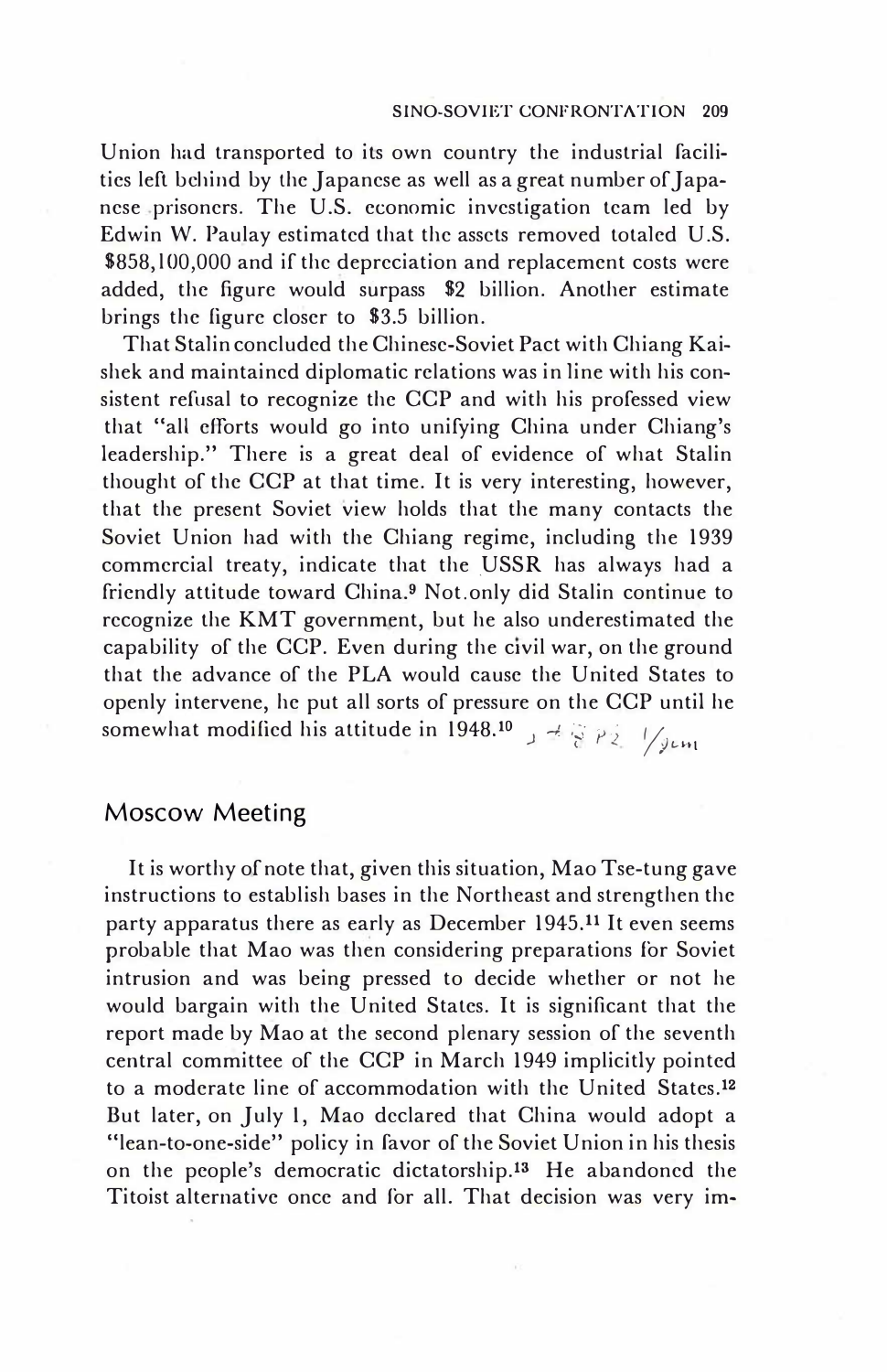portant, and involved more complex issues than simply the idea that "blood is thicker than water." Then why did Mao Tse-tung make that decision, having had bitter experience with Stalin's China policy on both the state-to-state and party-to-party levels?

Just prior to the establishment of the Chinese People's Republic, Mao foresaw that Soviet aid and advice would be necessary for nation-building. In addition to this obvious reason, several points which form the background of the decision must also be mentioned. First, there was a risk in selecting a policy of appeasement toward the United States because of the power relation that existed between the Soviet Union and China. To have taken that course would have created apprehension about what Stalin would do, judging from the way he acted in the past. Second, Mao had to consider the situation within the CCP at that time. According to Ch'i Pen-yü in his article "Patriotism or National Betrayal," written during the cultural revolution,<sup>14</sup> in 1949 Liu Shao-ch'i and his followers were contemplating turning against Mao and were therefore even more inclined to be conciliatory toward the United States than Mao. Third, and probably most important, is that the decision resulted from a tactical consideration by Mao, to build up a strong sense of nationalism vis-a-vis the Soviet Union.

Mao, now in place of Chiang, had the responsibility· for the future of China and was worried about what would happen to Manchuria and Sinkiang, seized under the Yalta agreement and the Chinese-Soviet Pact. Leaning to the Soviet Union side can be seen then as a tactical move. Earlier, in July 1949, Stalin invited Kao Kang, chairman of the people's government in Manchuria, to Moscow without consulting the CCP's leadership, and a trade agreement was concluded between Manchuria and the Soviet Union.15 This was probably an additional factor governing Mao's decision. Incidentally, there is no official mention of this trade agreement in  $Jen-min$  jih-pao, but an editorial in Tung-pei jihpao concerning this pact was reprinted in the August 9, 1949, issue of the official national daily. By contrast, the details of the agreement were reported in the July 31 issue of Izvestija.<sup>16</sup>

Against a background of these events, Mao set out for Moscow at the head of a group visiting the Soviet Union on December 16, 1949, immediately after the establishment of the People's Republic. He probably expected to receive his first warm welcome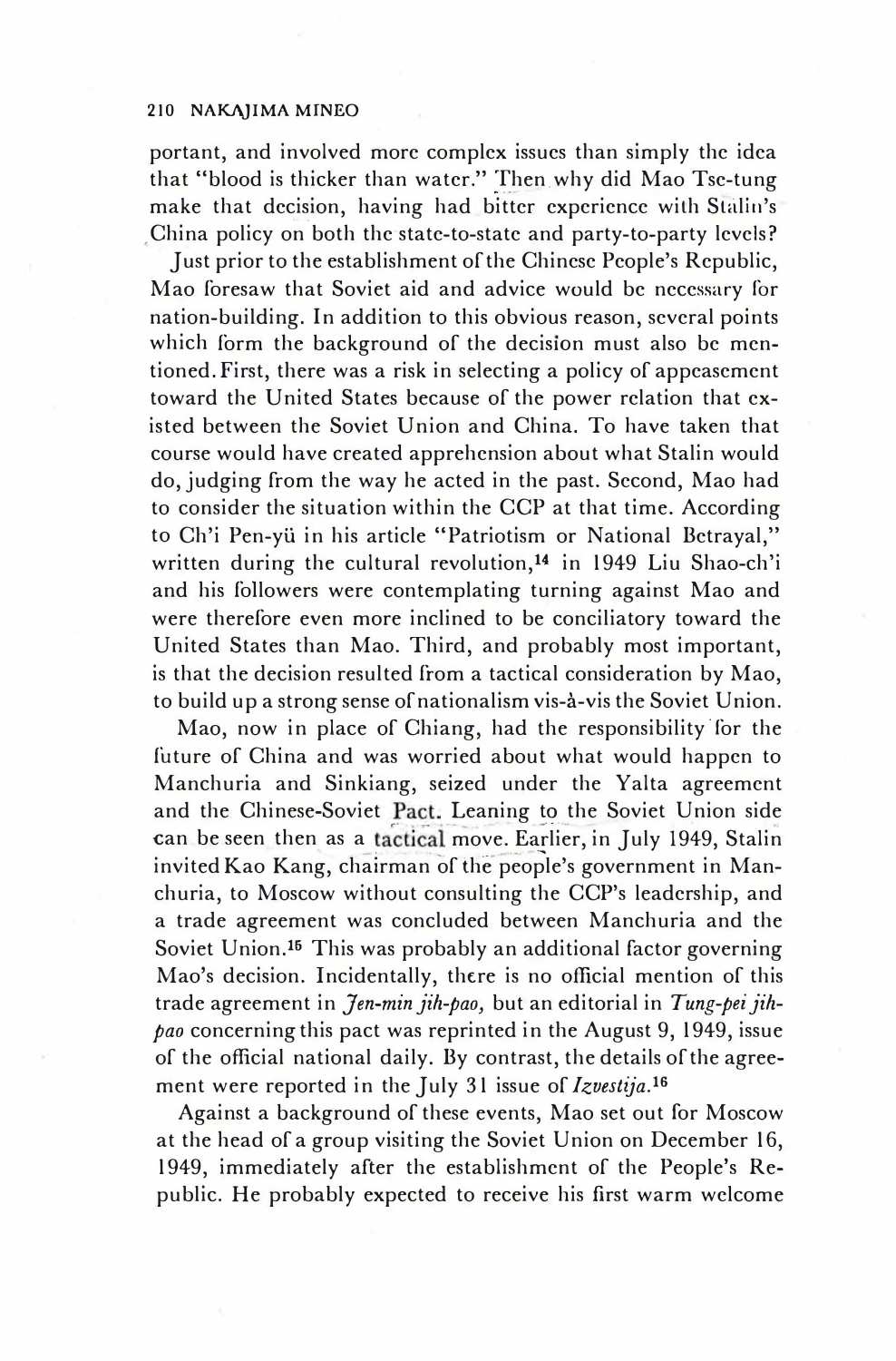from Stalin as the leader of the Chinese revolution, but he was also wary, knowing what had happened before, and burning with the desire to totally reform Sino-Soviet relations. He felt that the visit would be the starting point. Officially, the reason to go to Moscow was to celebrate Stalin's seventieth birthday, but it was Mao's first trip abroad. Stalin, at least on the surface, welcomed Mao, but the reception was far colder than that accorded T. V. Soong some four and a half years before.

Mao told a Tass reporter on January 2, 1950,"I expect to be in the Soviet Union for several more weeks. The length of my stay depends on how long it takes to solve the problems confronting Chinese interests."17 This was an indication that the talks were in trouble almost from the beginning. Mao Tse-tung finally signed the Sino-Soviet Treaty on February 14, and he signed two other agreements and exchange of notes before he returned to Peking on March 4. It is rather unusual for the top leader of a country to stay in another nation for more than two months and a half so soon after establishing his regime. Moreover, Mao was accompanied in Moscow by Ch'en Po-ta, his political secretary, who was extremely proficient in Russian. But by January 20, Mao called to Moscow Chou En-lai, premier of the Government Administration .. Council and concurrently minister of foreign affairs; Li Fu-ch  $\mu$ , Chu  $\lambda u$ vice-chairman, Northeast (Tungpei) People's government; Yeh Hsiu-chuang, minister of trade; and Wu Hsiu-le, director of the USSR and East European Department, Ministry of Foreign Affairs. On January 30, they were joined by Saifudin, vice-chairman, Sinkiang Provincial People's government.

It is clear from the two additional agreements and the protocol that were signed later that in these talks with China, Stalin again / demanded concession of rights from the Chinese, including ice-  $\sim$ free ports and railways. We can easily surmise from the list of Chinese negotiators who later joined in the talks that the Northeast and Sinkiang had again become important issues. Further, problems seem to have arisen over what to  $\omega$  about the trade<br>agreement concluded by Kao Kang for the Northeast. agreement concluded by Kao Kang for the Northeast.

China and the Soviet Union flaunted their monolithic unity in the Sino・Soviet Treaty as well as making it an alliance that would defend against any revival of Japanese militarism. It was a military alliance in which the United States and Japan were regarded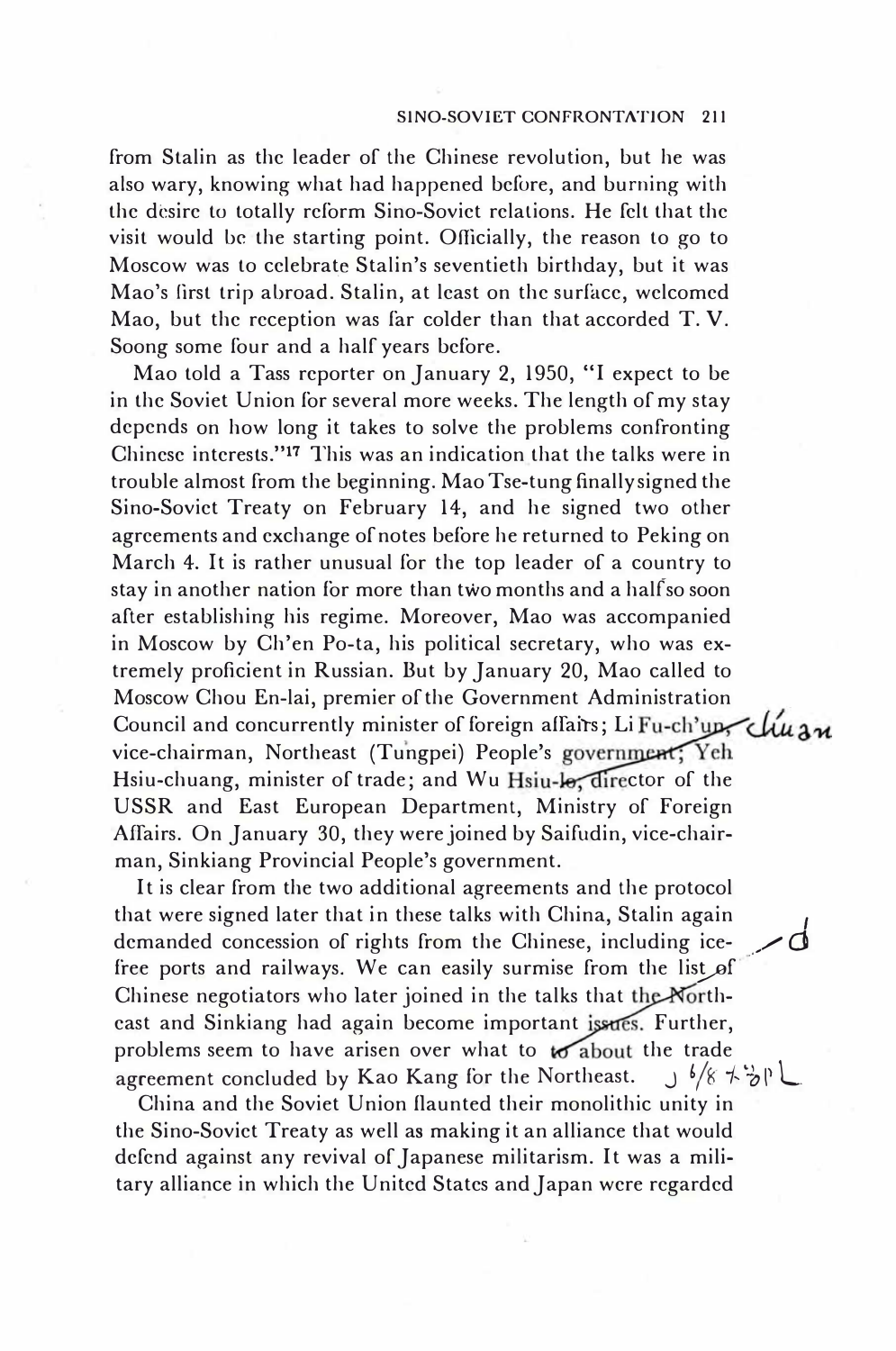as potential enemies, but in all of the pending questions between China and the Soviet Union, the Chinese won concessions, at least more than what was gained by the Chinese-Soviet Pact of 1945. The treaty provided for the free return of the Changchun railway to China by the end of 1952, the withdrawal of Soviet troops, and the return of facilities at Port Arthur after the conclusion of peace with Japan or before the end of 1952 (in the case of war, then the port would be used jointly). The problems surrounding the port of Dairen would be left for discussion after the peace treaty with Japan. The talks indicate Mao's strong sense of equality vis-a-vis the Soviet Union and the strong impact of the victorious Chinese revolution on Stalin. However, China had to go along with the Soviets for a joint operation of enterprises to exploit petroleum and nonferrous metals in Sinkiang and to submit to Soviet demands that the independence of Outer Mongolia be recognized.

The 1950 Sino・Soviet talks must have left Mao half-satisfied and half-frustrated, but at the tenth plenum of the eighth central committee in September 1962 he made a confession in which he said that "Stalin did not want to sign, but after two months of further negotiation he finally signed."18 It is clear today that at private meetings in China as early as 1957 and 1958 Mao Tse-tung revealed what went on in the Sino-Soviet talks. In January 1957, Mao is quoted as saying, "Our opinions differed from Stalin's. We were ready to sign but he was not, and we demanded the Chinese Changchun Railway, but he wouldn't give it back. But one can after all take the meat out of the tiger's mouth."19 In the speech of March 1958 he said, "Stalin and I argued for two months in Moscow in 1950. Our attitude toward the Sino・Soviet Treaty, the Changchun Railway, the joint-stock companies and border issues was to hear the proposals that Stalin made first and then argue with him over the ones that we did not like. The ones that he would push vigorously, we would accept. We did this in consideration of socialism's overall interest. There remained the problems of the colonial areas, Sinkiang and the Northeast. It was not to be tolerated that foreign nationals live there. This has now been solved."20

At any rate dissatisfaction remained with Mao after the Moscow meeting; the establishment of the joint-stock companies in Sinkiang served as a new provocation and deepened Mao's an-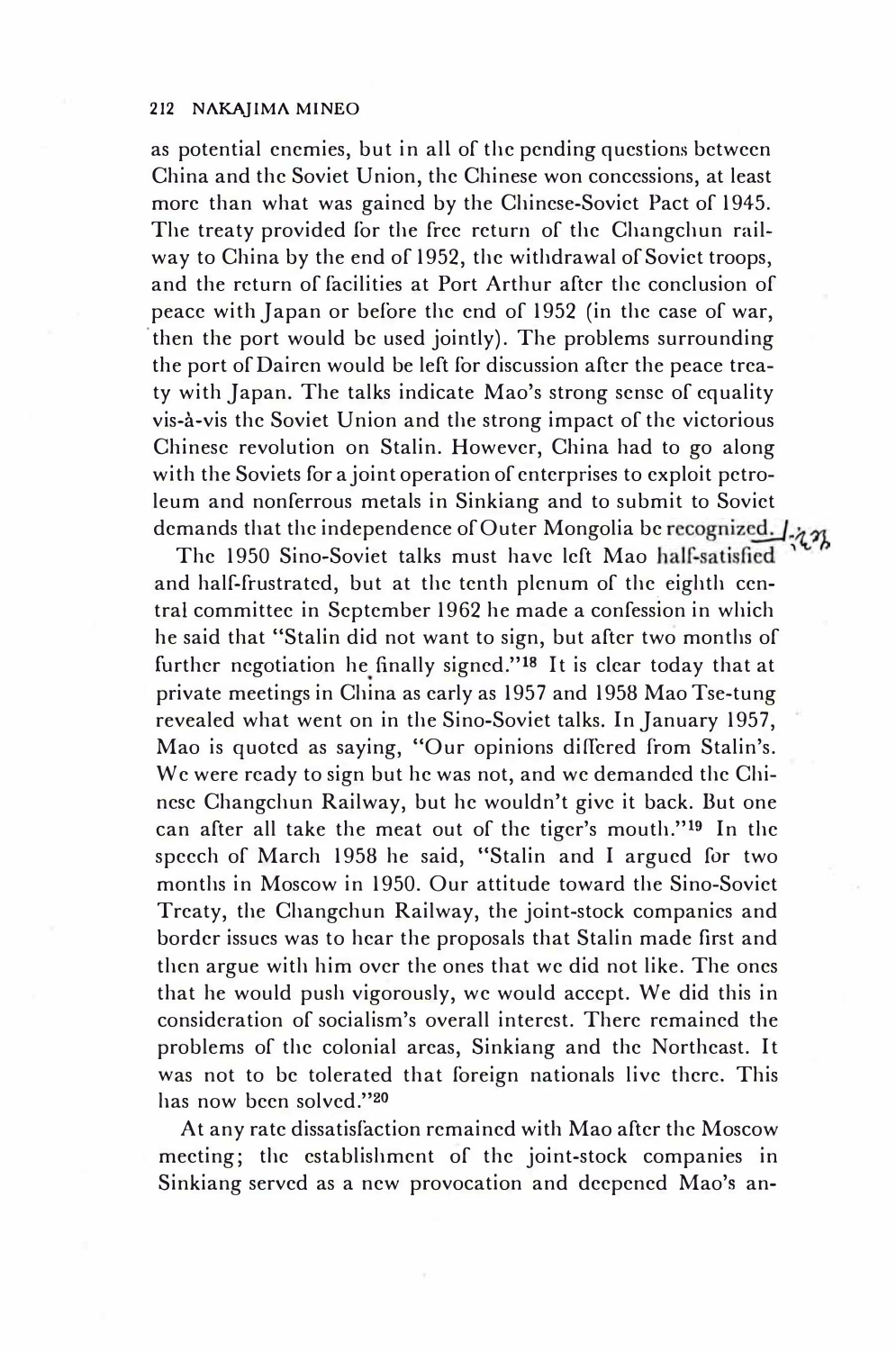tipathy toward the Soviet Union. It was considered equivalent to a policy of Soviet colonialism and later provided a basis for the criticism of Stalin. Moreover, the total amount of aid loans that the Soviet Union promised China was only U.S. \$300 million with interest. At the signing ceremony, the Soviet foreign minister's attitude was like that of an arrogant alms-giver.21 Khrushchev said in his secret report that "Stalin treated Mao Tse-tung like a beggar."22 In all probability Mao found the typical chauvinism in Stalin and Vishinsky and felt extremely indignant at heart. Such was the true picture of the Moscow meeting-the meeting projected to the world as the manifestation of brotherly friend-<br>ship and monolithic unity. ship and monolithic unity.

# Major Miscalculations in U.S. Asian Policy

While Mao was not totally satisfied with the Moscow meeting, it gave the newly born people's republic heightened prestige abroad and ensured a more stable position for the CCP within the country. To do this, China brandished the unity of socialist nations with the Soviet Union like an elder brother. It also had a decisive effect on Mao's view of the Soviet Union and Stalin and eventually brought about a new phase in Sino-Soviet relations in which China sought to equalize its position vis-à-vis the USSR.

The United States had abundant information on China, which finally resulted in the voluminous China White Paper of August 1949 by the State Department. But the State Department was not allowed to make full use of its wisdom. The White Paper was a kind of self-criticism of the previous one hundred years of U.S.-China relations,23 but as the lofty introduction (Letter of Transmittal) by Secretary of State Acheson shows, there was a logical conflict between the idea of China as a potential Yugoslavia and the attitude that China was subordinate to the Soviet Union. Acheson expressly charged that "the Communist leaders have foresworn their Chinese heritage and have publicly announced their subservience to a foreign power, Russia. . . . "24 On this point as well we would have to say that the United States was unable to understand what was behind Mao's declaration of the "lean to one side" policy.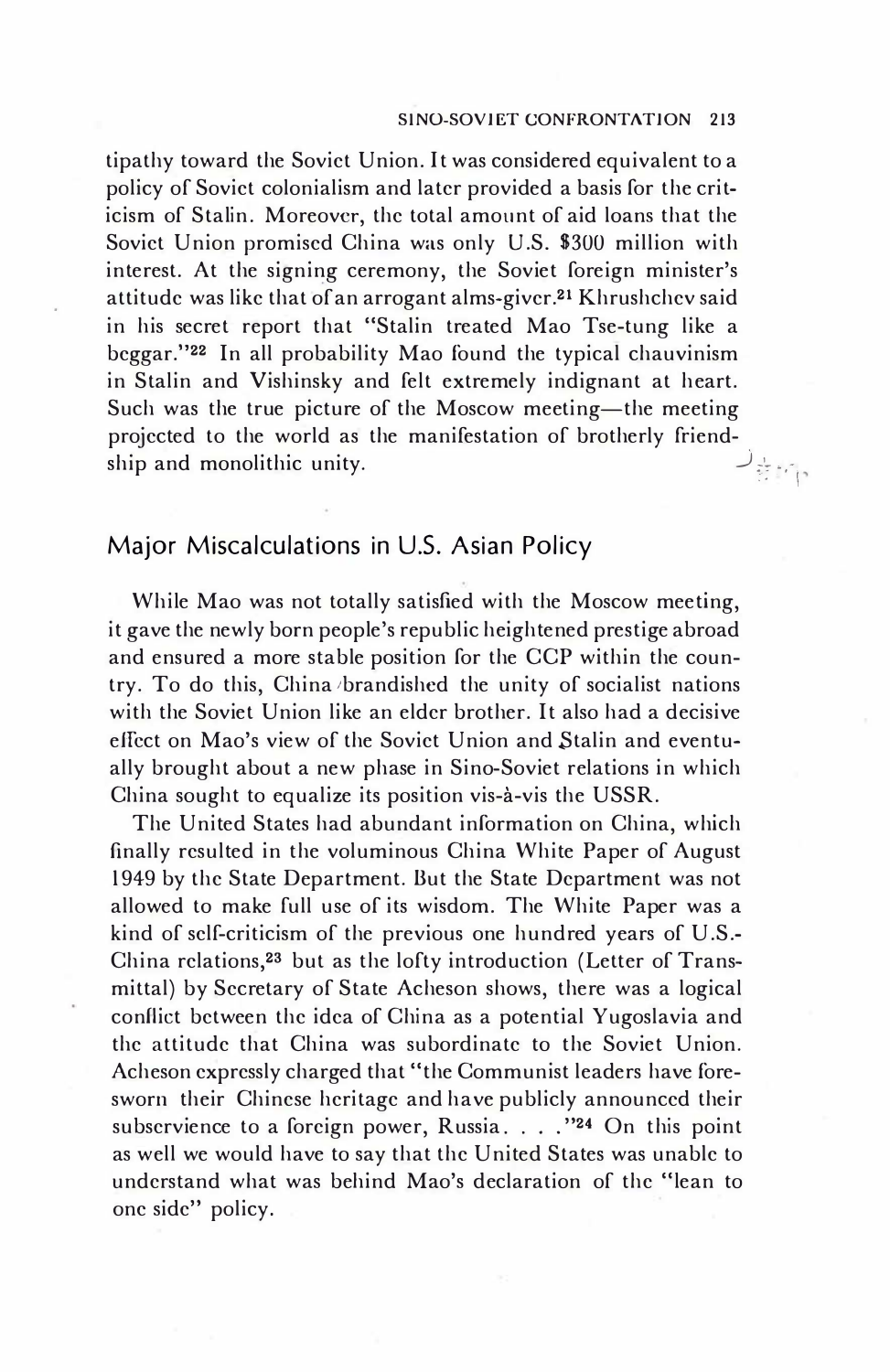# 214 NAKヘJfMA MINEO

As American leaders witnessed the unfolding of events in China with the establishment of the people's republic and the flight of the Chiang government to Taiwan, they again placed their hopes in the possibility of a new Titoism. By the end of 1949, they already foresaw the fall of Taiwan, but were prepared not to intervene. Then in January 1950 President Truman made a statement calling for nonintervention in the Taiwan problem,<sup>25</sup> followed by the famous Acheson speech at the National Press Club on January 12, in which the secretary stated that the U.S. defense line went through the Aleutians, Japan, Okinawa, and the Philippines, but excluded Taiwan and Korea.26

Ir the United States had maintained that China policy, then the result might have been very good, for a great a byss in thinking between Mao and Stalin was emerging just at that time in Moscow. But the conclusion of the Sino・Soviet Mutual Assistance Treaty was a great shock to the United States. Two days after the treaty was signed, on February 16, Acheson again said, "They [the Chinese] were completely subservient to the Moscow regime," a clear statement of the"loss of China" theory.27 There is also another way of looking at the shift in policy: the Acheson statement is part of the response made at the beginning of the communist witch hunt by Senator Joseph McCarthy.<sup>28</sup> But basically, what was occurring was the adaptation of part of the logical conflict that existed within the China paper: that part which saw China as subservient to the Soviet Union. The concept of Titoization was maintained as a passive idea, an American hope, and it never developed into any active policy, at least not during the time that Mao and Stalin were locked in serious conflict. Then the Korean War broke out.

# The Korean War and China<sup>29</sup>

### Hypotheses about the War

It seems that all the possible hypotheses about the origins of the Korean War that could be presented have been, ranging from one extreme that places total blame on Stalin to another that labels the war an act of U.S. aggression. A great deal of study has been

スミノミ 、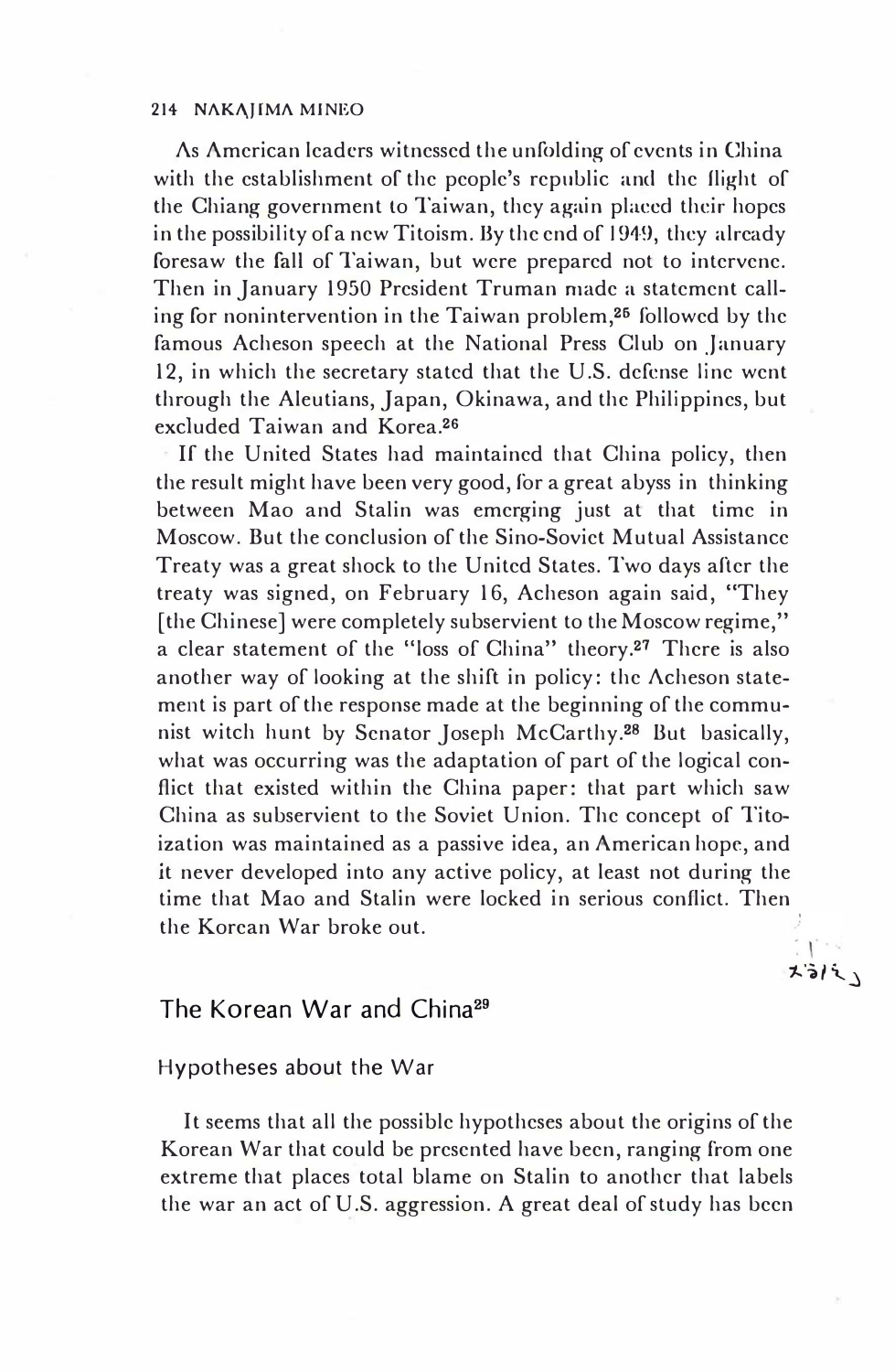conducted to unravel the riddle of how the war started and to analyze U.S. Asian policy and its decision-making process. When it comes lo relations between North Korea, the Soviet Union, and China, however, there is almost no empirical research except some simplistic guesswork supporting a Sino-Soviet conspiracy theory and theses on Sino-Soviet-North Korean collaboration.<sup>30</sup> D. Horowitz has taken a view similar to I. F. Stone's<sup>31</sup> in analyzing the causcs of the war in terms of American and South Korean motives, and he admits that one can see, to some extent, what was actually going on in Washington and East Asia just before the outbreak of the Korean War because a relatively large volume of information on the situation is available. But as far as Communist motivation is concerned, it is impossible to evaluate what was going on with so little information available.<sup>32</sup>  $1 + 72$  <sup>o</sup>  $\frac{1}{2}$ 

The most simplistic argument in favor of the Sino-Soviet joint conspiracy thesis is based on the premise that some arrangements must have been made between Stalin and Mao Tse-tung in Moscow several months before the war.<sup>33</sup> But most of this conjecture has been brushed aside by the ayailability of a clear picture of what went on at the Moscow meeting.

In a book into which much time and effort has gone, Chosen senso no boppatsu [The Outbreak of the Korean War], Shinobu Seizaburō effectively counters those who claim that the Soviet Union, China, and North Korea conspired to start the war.<sup>34</sup> One possible bit of evidence that might refute Shinobu's view is that during Mao's stay in Moscow, a North Korean mission also visited, led by Mao's friend Kim Dubong, permanent presidium chairman of the Supreme People's Congress.35 But when we Cοnsider what actually went on at the Moscow meeting, it is difficult to believe that Stalin and Mao had the degree of trust in each other necessary for a "conspiracy" that would start the Korean War.

Some subscribers to the joint conspiracy view also point to the fact that after February 1950, the Korean troops that had participated in the PLA were gradually incorporated into the North Korean armed forces. However, a more persuasive interpreta・ tion of this troop movement might just simply be that it was the return of Korean soldiers after the scheduled completion of duties with the PLA.36 Another common contention among those supporting the Sino-Soviet conspiracy thesis is that a secret deci-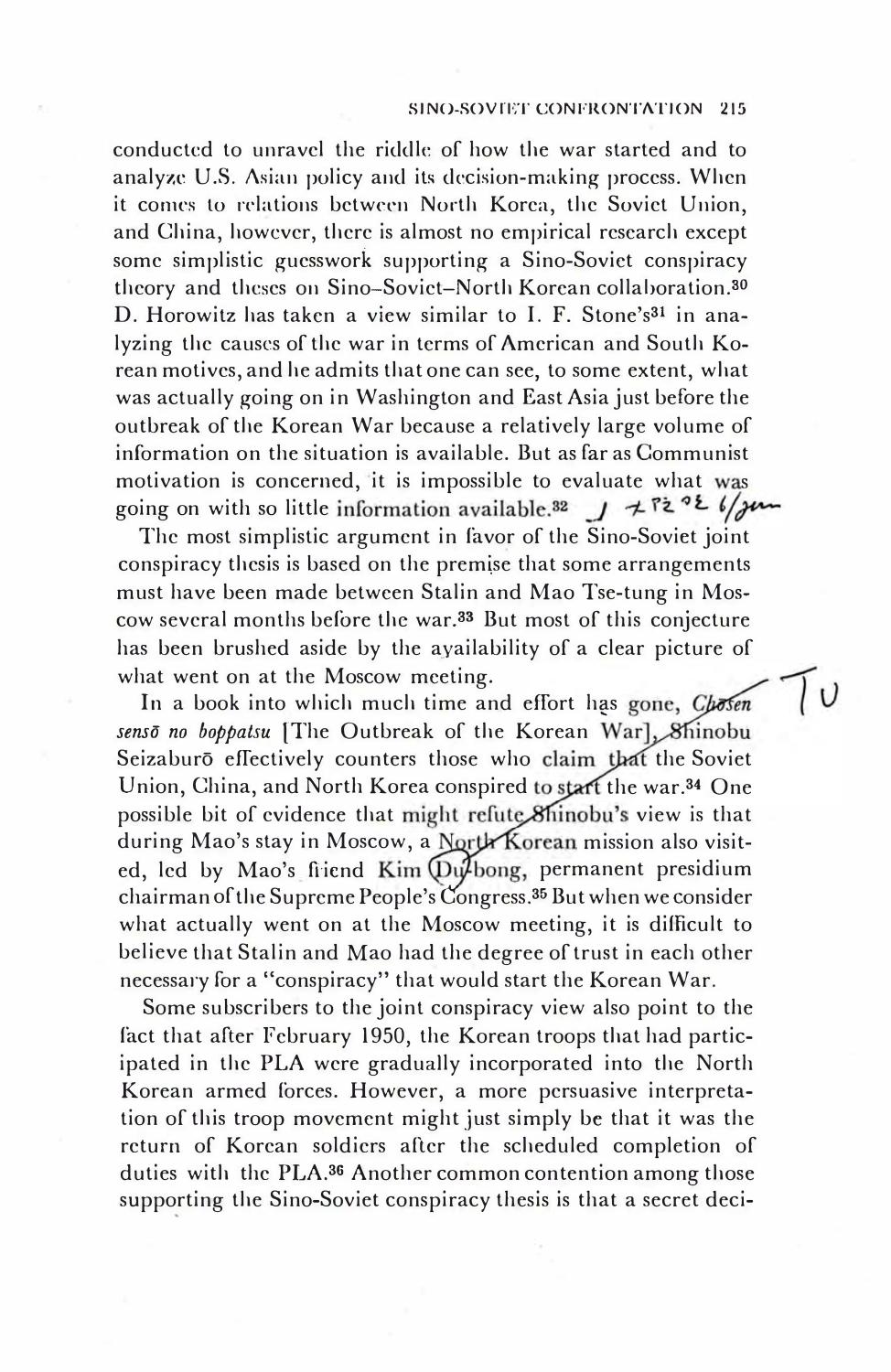sion was made by which the Soviet Union had the responsibility for providing weapons and China was in charge of sending troops.37 However, this too proves to be groundless given the background of the meeting and what was actually happening at the time. As will be discussed in greater detail later, China today criticizes the Soviet Union for having done nothing in the Korean War except sell weapons. If there had been some sort of agreement between the two on the role that each would play in the war, then China would undoubtedly be in no position to criticize the Soviet Union now.

Another view is that some mention must have been made in Moscow of the connection that the coming war would have with the internationalization of the policy of armed liberation. Such conjectures are taken from the fact that both the Cominform and the CCP criticized the Japan Communist party in January 1950.38 However, even if Stalin and Mao discussed the problems of strategy for world revolution, they probably did not go beyond getting the Cominform to finally recognize the "Liu Shao-ch'i Thesis" for armed revolution in Asia39 as part of the "Way of Mao Tsetung." But we have to keep in mind that the "Way of Mao Tsetung" entails not only aspects of armed revolution, but also those of cooperation with the national bourgeoisie, as Liu Shao-ch'i points out in his " Internationalism and Nationalism." B. T. Ranadive, secretary-general of the Indian Communist party, and others who criticized the "Way of Mao Tse-tung" and advocated a more radical line were censured by the Cominform in March 195Q.40

# China's Frustration

As shown so far, it would be inaccurate to look at China's in・ volvement in the Korean War in terms of Sino・Soviet conspiracy or an assigned division of roles between the two powers. What then was China's position in the background of the war? This question should be examined as thoroughly as possible, using the evidence that is available.

 $f \#_{\mathcal{C}} f_*$ 

First, attention must be directed to the fact that China is now criticizing the Soviet Union in public for what happened in their relations during the Korean War. China is clearly indignant. One of the earliest examples of this attitude dates from July 13, 1957, right after the sudden shift was made from the Hundred Flowers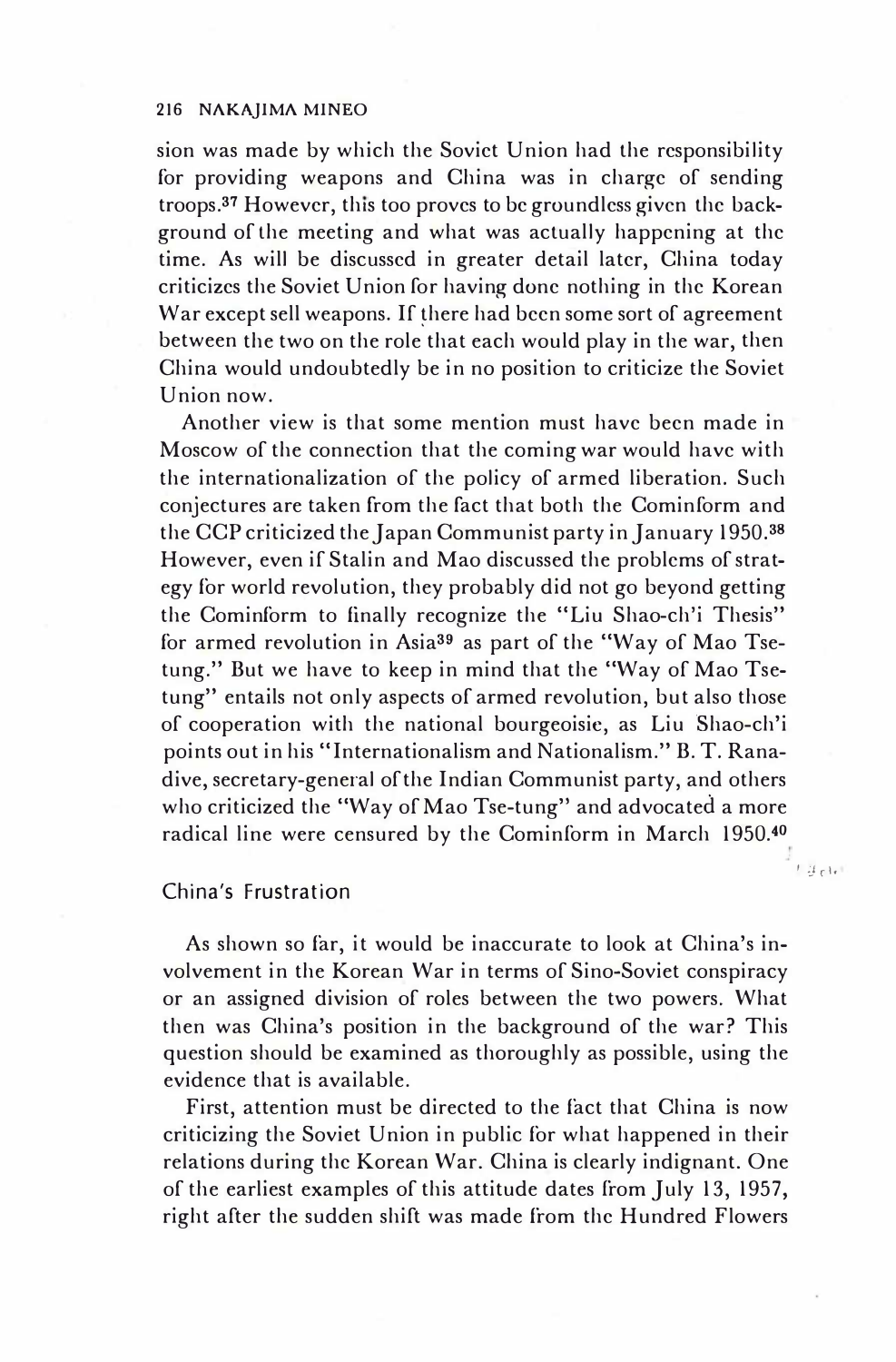campaign to the anti-rightist campaign. At the National People's Congress, leaders of the democratic parties each had to make a self-criticism of their part in free speech during the Hundred Flowers campaign. In criticizing himself for statements made against the "lean to one side" policy, Lung Yün, vice-chairman of the National Defense Council, admitted that he had spoken out fervently against the role of the Soviet Union during the Korean War.41 Following the self-criticism, Lung was temporarily relieved of his position, but after Sino-Soviet relations had definitely turned for the worse. he was returned to the Defense Council in December 1958, showing that by this time the government had officially endorsed his criticism of the Soviet Union. During the Sino-Soviet dispute of 1963, the Chinese position toward the Soviets was made public in an article in *Jen-min jih-pao*. "We have always made the necessary sacrifices and stood at the front-line in the defense of socialism so that the Soviet Union can be kept at the second line."42 Then, in the "Letter to the Central Committee of the CPS U from the Central Committee of the CCP" of February 29, 1964, the CCP said that during the Korean War, "We made a tremendous sacrifice and spent enormous sums of money for military purposes. . . . We have paid all principal and interest on loans from the Soviet Union at that time. . . . In aiding the Korean War and fighting against the United States, no free aid was ever offered by the Soviet Union."43 This is exactly the same kind of idea that Lung Yiin voiced against the Soviet Union, but here it is presented in an official context. More recently, in January 1972, officials of the Sino-Japanese Friendship Association told members of a Japanese labor delegation from Sōhyō (General Council of Trade Unions of Japan) and Charitsurδren (Federation of Independent Unions) that "the Soviet Union is a merchant of death. China sent a volunteer army to Korea which gave both blood and life in battle. All the Soviet Union did was sell weapons. Not only did they take the money for those weapons, they also collected interest."44

These Chinese statements are indicative of how strong their displeasure is toward the Soviet Union's conduct during the Korean War. Some idea of what the feelings of Chinese leadership were toward the Soviet Union at that time is shown by the fact that there were high tones of praise for the Kremlin at the August I, 1950, anniversary of the PLA, but no mention whatsoever of the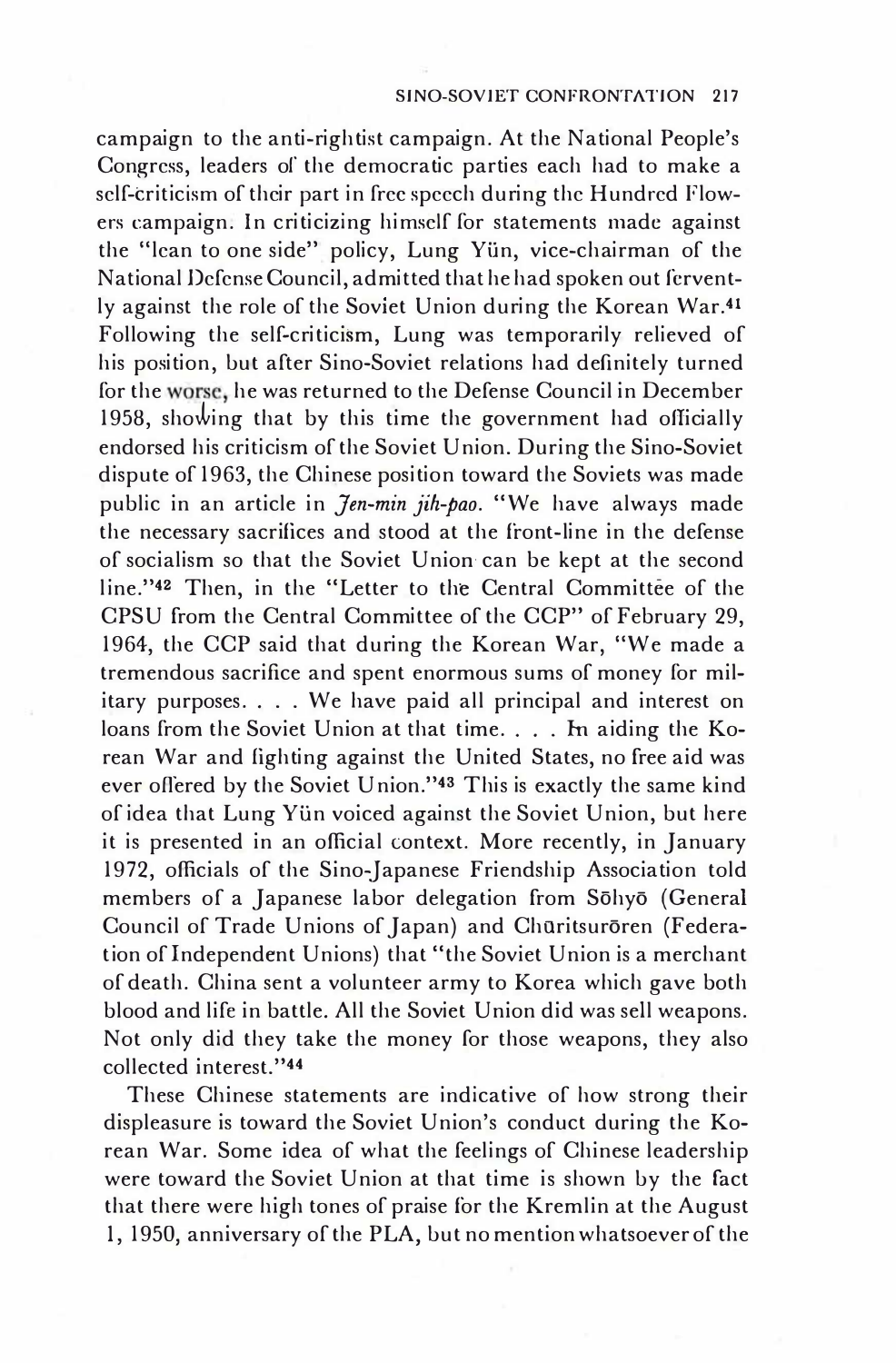Soviet Union at the same event in 1951, after China had entered the war.

According to a 1960 RAND Corporation study on Chinese motives for becoming involved in the Korean War, the Chinese entered the war neither in collusion with North Korea nor from pressure exerted by the Soviet Union.<sup>45</sup> The MacArthur strategy was the trigger for China's participation.<sup>46</sup> Perhaps a more basic reason was that if China did not enter the war during this period of unstable relations with the Soviet Union, the danger existed that Soviet armies would again enter the Northeast, which was under the control of the pro-Stalin Kao Kang.47 As Edgar Snow says, one result of the participation of Chinese volunteer armies in Korea was China's being branded the aggressor by the UN.<sup>48</sup> It also made the People's Republic much more dependent on the Soviet Union, but more than that, it allowed the USSR to avoid direct intervention and continue its role as a "merchant of death." Both these things were ample reason for the strong Chinese antipathy toward the Soviet Union. One other important point is that during this course of events, the liberation of Taiwan was indefinitely postponed.

The Korean War was a great sacrifice for China. While it was developing a stronger system of preparedness to fight a war of resistance against the United States and to help Korea, the Chinese were also upgrading their level of domestic and national unification. Unification was a by-product of preparations for war.

六、

# China and the Korean War

It can be inferred, then, that China, rather than actually playing a part in fomenting the Korean War, was caught totally unaware when the war started. That this was the case is shown by three separate facts.

On June, 30, 1950, just five days after the war had begun, China proclaimed its land reform law. Considering the importance of national reconstruction, particularly the years of effort that the CCP had expended on land reform, leads G. Paloczi-Horvath to conclude that there was almost no reason for China to start a war.49

Another fact is that at the **second** central committee meeting  $Hifdd$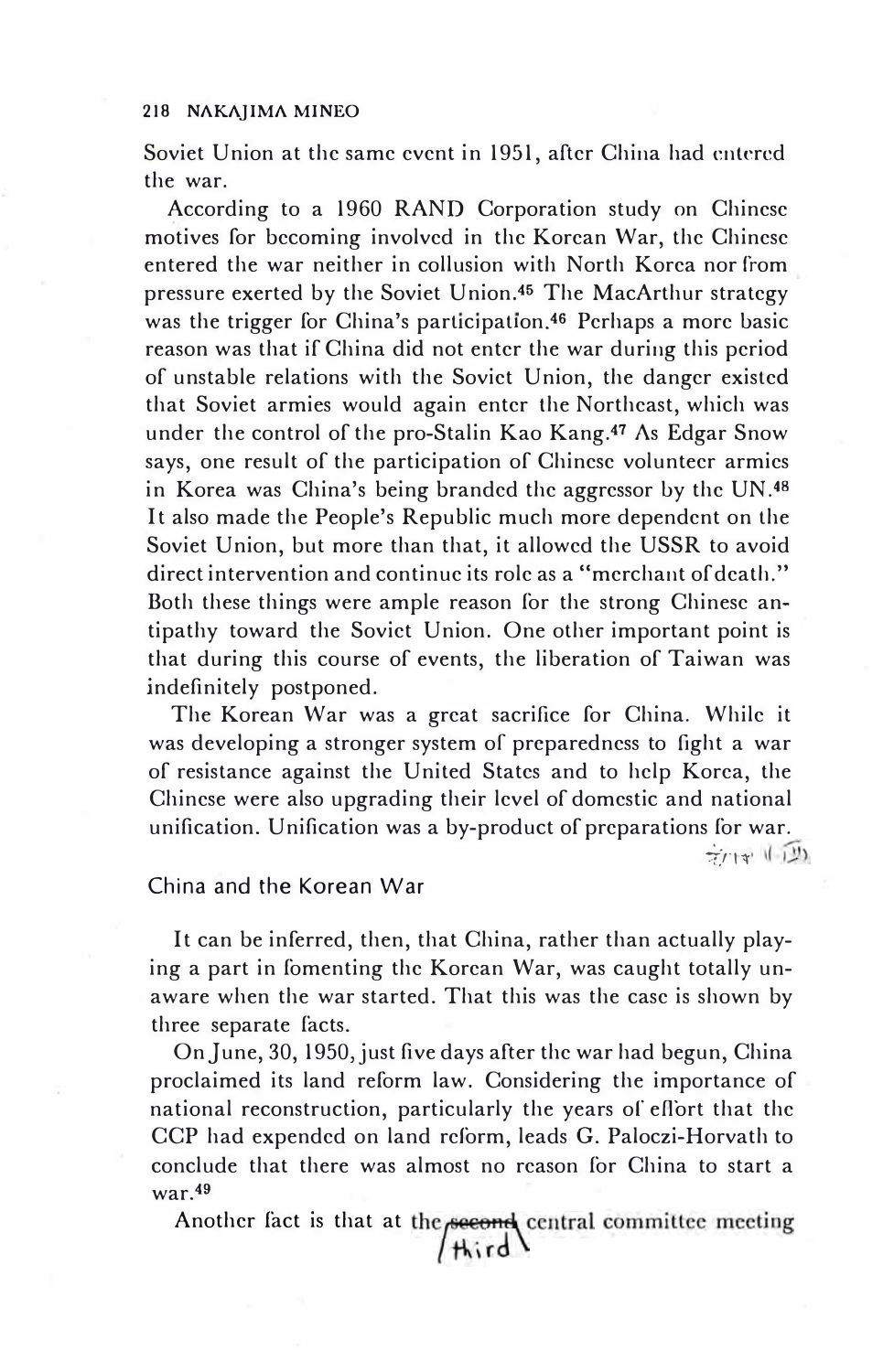一年山311

husan.

of the seventh CCP congress on June 6, 1950, Mao ordered the mobilization (Mobilization for Production and Construction in Peacetime) of part of the PLA solely for domestic construction.<sup>50</sup> Figure 1.1 Then two days before the war, on June 23, he gave the opening Then two days before the war, on June 23, he gave the opening address to the national committee of the People's Political Consultative Conference. His statement was devoted to the two trials of land reform and war, saying that "the trial called war is something that belongs totally to the past."<sup>51</sup>

The third point is that China at that time considered its 向ost important domestic problem yet to be resolved: the liberation\ of Tibet and Taiwan. Only with the liberation of these two areas could the Chinese revolution be considered complete. In April 1950, the PLA liberated Hainan Island, and in May the Chusan islands were secured. The next objectives were Tibet and Taiwan. The liberation of Tibet was begun in October after the Korean War was well under way. There is a great deal of evidence, however, to show that the plans for attacking.Taiwan had been made so that the invasion would take place during that summer.<sup>52</sup> The November 6 editorial in Jen-min jih-pao comments on the entrance of China into the Korean War in late October, saying that there was a great deal of argument within the nation as to whether or not China should participate.53 Apparently, a number of people opposed the intervention.

Stuart Schram says that it is inconceivable that Mao could have had his nation involved in the war before June 25.54 Allen S. Whiting says that there is no clear proof that China interfered in planning and preparations for the Korean War.55 My own research leads me to agree with these views. The outbreak of the Korean War was a great surprise to China. Another important bit of evidence lies in the fact that neither Chinese newspapers nor radio carried any prepared reports on the war on the first day. It was not untjl two days later that the war was announced in the media.

My hypothesis is that the Korean War was part of Stalin's overall international strategy, especially as it related to Asia and China policy. China had just completed its revolution and was still filled with fresh passion. It participated in the Korean War not only because it confronted an emergency situation of defending the fatherland, but also because it was led by a sense of mission

 $-\tau$ .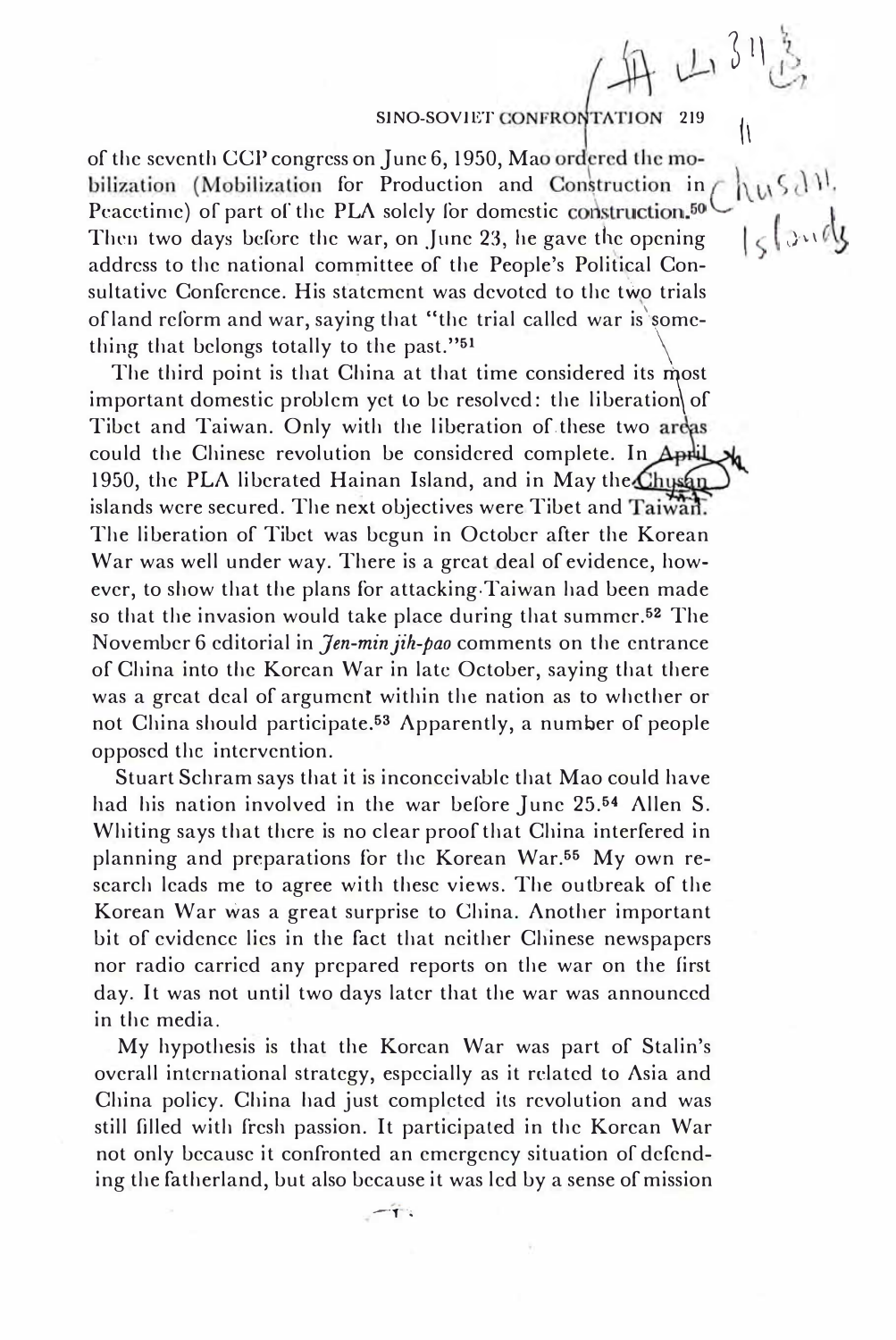to defend the socialist camp. But it led to China's becoming fully drawn into Stalin's strategy, with which the Chinese grew exceedingly discontented.

In relation to this, it is necessary to look again at the Sino-Soviet meeting in the early part of 1950. Stalin had to confront Mao's fervent nationalism and was not able to get the Chinese to accept all of his demands. Since the United States had not eompletely abandoned the policy of regarding China as a potential Yugoslavia, Stalin's worries and suspicions increased. In this regard, Mao said of Stalin that "he suspected that after we won the revolution, China would become like Yugoslavia, and I would be another  $T$ ito."  $56$ 

If the memoirs of Otto Braun are correct in saying that Mao wanted to draw the Soviet Union into the war against Japan by keeping the situation in northeast Asia in a volatile state of confusion,57 then it seems that the situation was reversed during the Korean War. Stalin's strategy then was to weaken China through protracted military conflict which would be confined to the Korean peninsula and the Chinese mainland. From the beginning, Stalin predicted that China would enter the Korean War, and he at least knew that the war would make the Mao regime even more dependent on the Soviet Union. With the ability of hindsight, we can see what was going on in Sino・Soviet relations at the time, and it can be quite reasonably surmised that the Soviet Union's boycott of the UN Security Council from January 1950 until after the Korean War began was a strategic move. They calculated to first boycott the council on the pretext of pressing for recognition of China, while knowing that the United States would intervene in the war and the Chinese would send in troops.

The situation in Korea was such that conflict could break out in the form of a war for national liberation,58 but although the internal situation was an indispensable catalyst, it is very difficult to imagine that North Korea had nothing to do with the Stalinist strategy. After Stalin's death, a ceasefire was obtained through Chinese diplomatic efforts. Right after the ceasefire, Ho Ka-i and others of the Moscow group in North Korea were purged.59 In China as well, those with close connections to the Soviet strategy in Korea, including Kao Kang, were purged.<sup>60</sup> Taking all these facts into consideration, we can see that, as G. Paloczi-Horvath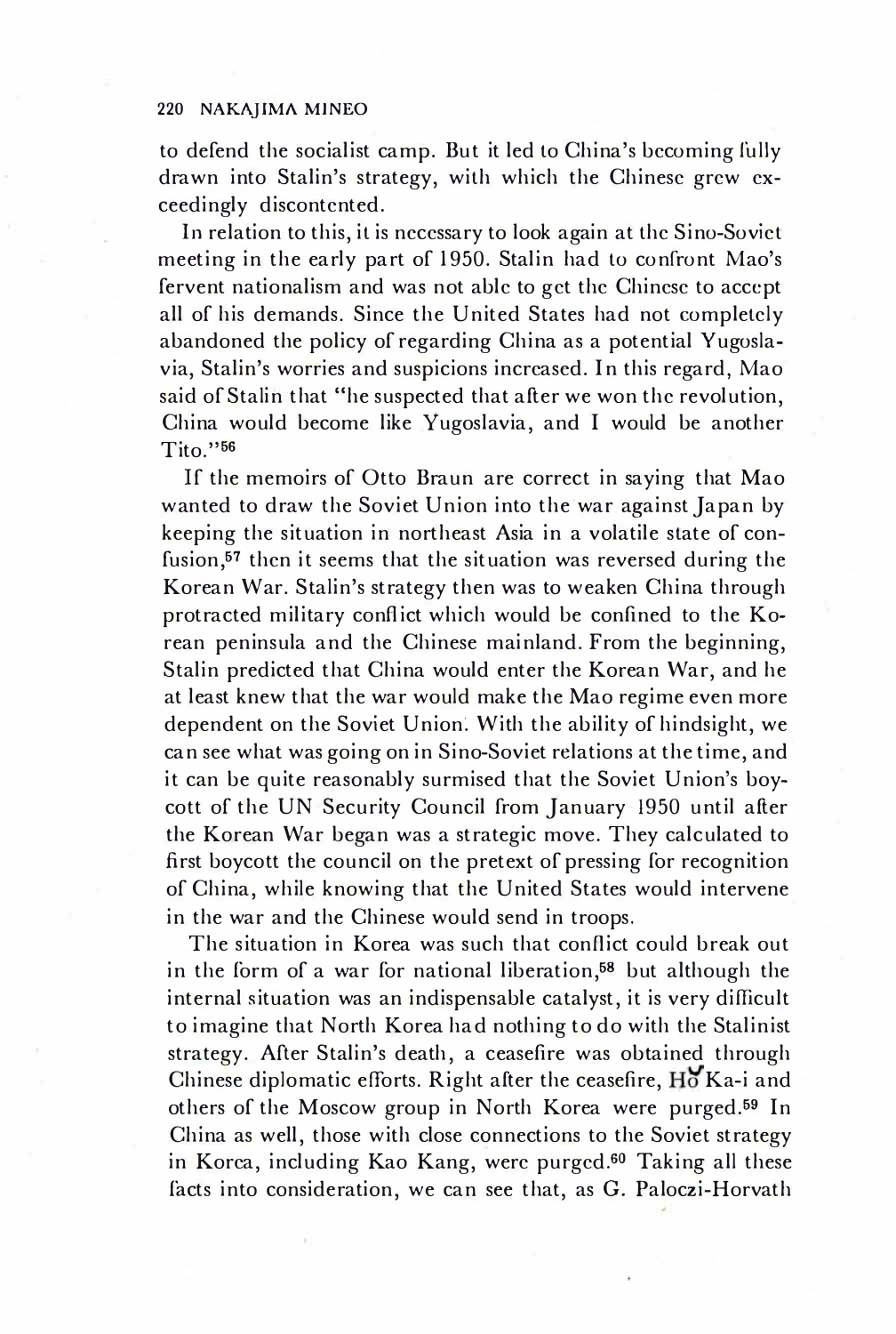says, the Korean War was started by Stalin's Soviet Union and ended by Mao's China.<sup>61</sup>

This study of the various events at that time thus crosses the border of conjecture and gives us a fairly adequate glimpse of reality. I believe that the events leading up to the Korean War, where China was unavoidably drawn into Soviet strategy and paid a great price in both lives and money, are important factors in understanding the abrasive criticism that China makes of the Soviet Union today.  $\mathcal{F}_{\mathcal{Q}}$ 

1. For Sino-Soviet relationship on frontier areas, see Sakamoto Koretada, Henkyō o megutu Chū-So kankeishi (Tokyo: Ajia kcizai kcnkyūjo), chaps. 2-4.

2. Otto Braun, Kitajskie zapiski: 1932-1939 (Moscow: Politizdat, 1974) pp. 214-16. See also Otto Braun, "Mōtakutō wa ikani seiken o nigitta ka," Kyokutō no shomondai 3, no. 2 (June 1974).

3. A critical analysis of P. P. Vladimirov's memoirs has revealed important information. See Petr Parfenvic Vladimirov, Osobyj rajon kitaja 1942-1945 (Moscow: Izdatel'stvo Agentstva Pečati Novosti, 1973).

4. For the dynamic background of Sino-Soviet relations, see Nakajima Minco, "Mosukuwa-Uranbatōru-Pekin," Chūō kōron (March 1975).

5. Ambassador .John Leighton Stuart'S secret plan to visit Peking was one step toward the possibility of such a policy. See Usami Shigeru, "Stuart taishi no Pekin hōmon kcikaku," Kokusai mondai 198 (September 1976).

G. See Yubashi Shigeto, Senji Nisso kosho shoshi: 1941-45 (Tokyo: Kasumigaseki shuppan, 1974), chaps. 8-10.

7. Sankei Shimbun, ed., Shōkaiseki hiroku, I: Higeki no Chūgoku tairiku (Tokyo: Sankci shuppan, 1975), pp. 22-108.

8. J. M. MacKintosh, Strategy and Tactics of Soviet Foreign Policy (London: Oxford University Press, 1962), p. 41.

9. See, for example,  $\Lambda$ . M. Dubinsky, The Far East in the Second World War: An Outline History of the International Relations and National Liberation Struggle in East and South-East Asia (Moscow: Izdateľstvo "Nauka," 1972), p. 59.

10. For discussion on this point, interesting material is found in Khrushchev's memoffs. See Strobe Talbot, tr. and ed., Khrushchev Remembers (Boston: Little, Brown, 1970), chap. 18; and Strobe Talbot, tr. and ed., Khrushchev Remembers: The Last Testament (Boston: Little, Brown, 1974), pp. 235-44.

11. See Yen Chung-chuan's article in Wen hui pao (Hong Kong), 10 May 1969.

12. Mao Tse-tung, "Report to the Second Plenary Session of the Seventh Central Committee of the Communist Party of China" (5 March 1949), Selected Works of Mao Tse-tung (henceforth cited SW), vol. 4 (Peking: Foreign Languages Press, 1961), pp. 370-72.

13. Mao Tse-tung, "On the People's Democratic Dictatorship: In Commemoration of the Twenty-eighth Anniversary of the Communist Party of China" (30 June 1949), SW, vol. 4, p. 415.

1 4. Ch'i Pen-yli, ''Ai-kuo chu-i hai shih mai-kuo chu-i? P'ing fan-tung ying p'icn 'Ch'ing-kung mi-shih', " Hung-chi 5 (1967).

15. For details on the Kao Kang problem and the Soviet Union, see Nakajima Minco, "Kōkō jiken to Chū-So kankci," Kyōsan shugi to kokusai seiji 1, no. 1 (July-September 1976).

JG. Tung-peijih-pao editorial, "Tui 9hung-kuojen-min ti chen-cheng yu・i : Ch'ing-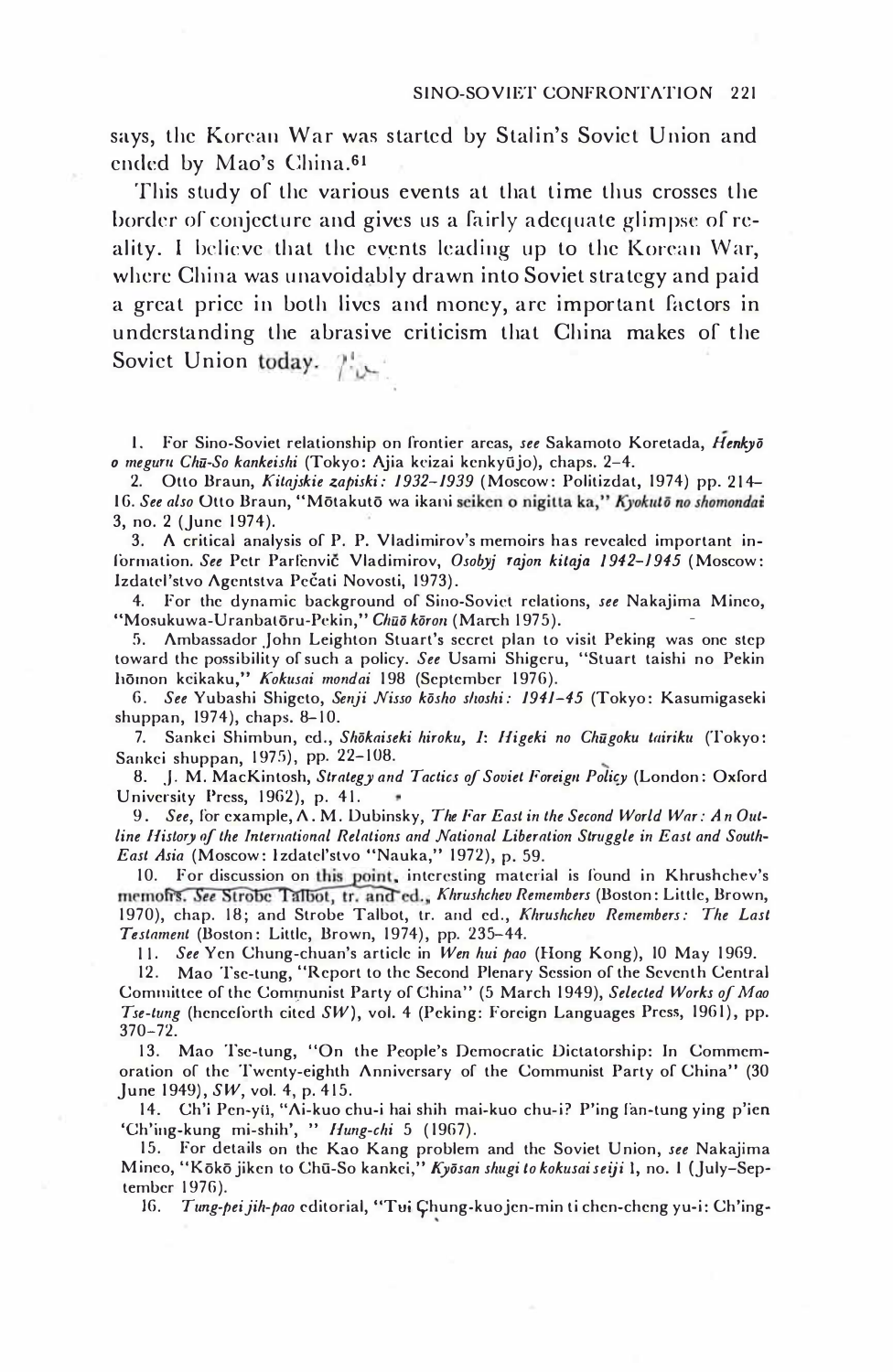chu Tung-pci yü Su-lien i-nien mao-i hsich-ting," Jen-min jih-pao, 9 August 1949. "K voprosu o torgovle Man'čžurii s SSR," Izvestija, 31 July 1949.

17. "Mao chu-hsi tsai Mo-ssŭ-k'o." Hsin-hua yüeh-pao 1, no. 3.

18. Mao Tse-tung, "Tsai pa-chieh shih-chung chuan-hui shang ti chiang-hua" (24 September 1962), Mao Tse-tung Ssu-hsiang Wan-sui (henceforth cited Wan-sui) (August 1969), p. 432.

19. Mao Tse-tung, "Sheng shih-wei shu-chi hui-i shang ti ch'a-hua" (January 1957), *Wan-sui*, p. 85.

20. Mao Tse-tung, "Tsai Cheng-tu hui-i shang ti chiang-hua" (March 1958), Wan-sui, pp. 163-64.

21. San Yuan, Mao Tse-tung Ssū-hsian yü Chung-su kuan-hsi (Hong Kong: Sincere Publishers, 1972), p. 22.

22. Khrushchev's "secret" speech on Stalin, 25 February 1956 (New York: The Anti-Stalin Campaign and International Communism, 1956).

23. On this point, see also Tang Tsou, America's Failure in China (Chicago: University of Chicago Press, 1966), especially chaps. 6 and 12.

24. Dean Acheson, "Letter of Transmittal," in The China White Paper, August 1949: United States Relations with China (Stanford: Stanford University Press, 1967), p. xvi.

25. "United States Policy Respecting the Status of Formosa (Taiwan) : Statement by the President, January 5, 1950," in American Foreign Policy: Basic Documents, 1950-1955, ed. Department of State (New York: Arno Press, 1971), vol. 2, pp. 2448-49.

26. "Review of the Position as of 1950: Address by the Secretary of State: January 12, 1950," in American Foreign Policy, vol. 2, pp. 2310-22.

27. "Total Diplomacy' to Strengthen United States Leadership for Human Freedom: Summary of Remarks by the Secretary of State, February 16, 1950," in American Foreign Policy, vol. I, p. 7.

28. David Horowitz, From Yalta to Vietnam: American Foreign Policy in the Cold War (Harmondsworth: Penguin Books, 1967), pp. 103-9.

29. For a more extended analysis of this issue, see Nakajima Mineo, "Chosen senso to Chügoku," Kokusai mondai 182 (May 1975).

30. One of the recent exceptions is Robert R. Simmons's book: The Strained Alliance: Peking, P'yong yang, Moscow and the Politics of the Korean Civil War (New York: Free Press, 1975), especially pp.  $48-136$ . My hypothesis on the origins of the war, however, is not in full agreement with Simmons's view, in particular on the Soviet Union's strategy and China's ignorance of the situation.

31. J. F. Stone, The Hidden History of the Korean War (New York: Monthly Review Press, 1952).

32. Horowitz, Yalta to Vietnam, p. 119.

33. See, for example, Edgar O'Ballance, Korea: 1950-1953 (London: Faber and Faber, 1969), pp. 59-60; Kim Chum-kom, The Korean War (Seoul: Kwangmyong Publishing, 1973), pp. 59-61.

34. Shinobu Scizaburō, Chōsen sensō no boppatsu (Tokyo: Fukumura shoten, 1969).

35. Kim, Korean War, p. 83.

3G. Allen S. Whiting, China Crosses the Yalu: The Decision to Enter the Korean War (New York: Macmillan, 1960), p. 44.

37. O'Ballance, Korea, p. 60; Kim, Korean War, pp. 47-53; Tamaki Motoi, "Nihon ni okeru Chōsen sensō kan," in Chōsen sensō shi: Gendai shi no saihakkutsu, ed. Minzoku mondai kenkyūkai (Tokyo: Koria hyōronsha, 1967), pp. 308-9.

38. J bid., p. 307.

39. For the "Liu Shao-ch'i Thesis," see Nakajima Mineo, Gendai Chugoku ron: Ideorogi to seiji no naiteki kōsatsu, rev. ed. (Tokyo: Aoki shoten, 1971), p. 64.

40. For a Lasting Peace and for a People's Democracy! 2 March 1950.

41. Lung Yün, "Lung Yün tai-piao ti fa-yen," in Chun-hua jen-min kung-ho-kuo ti i chieh ch'nan-kuo jen-min tai-piao ta-luu ti ssu tz'u hui-i hui-k'an (Peking: Jen-min chu-panshe, 1957), pp. 1402-3.